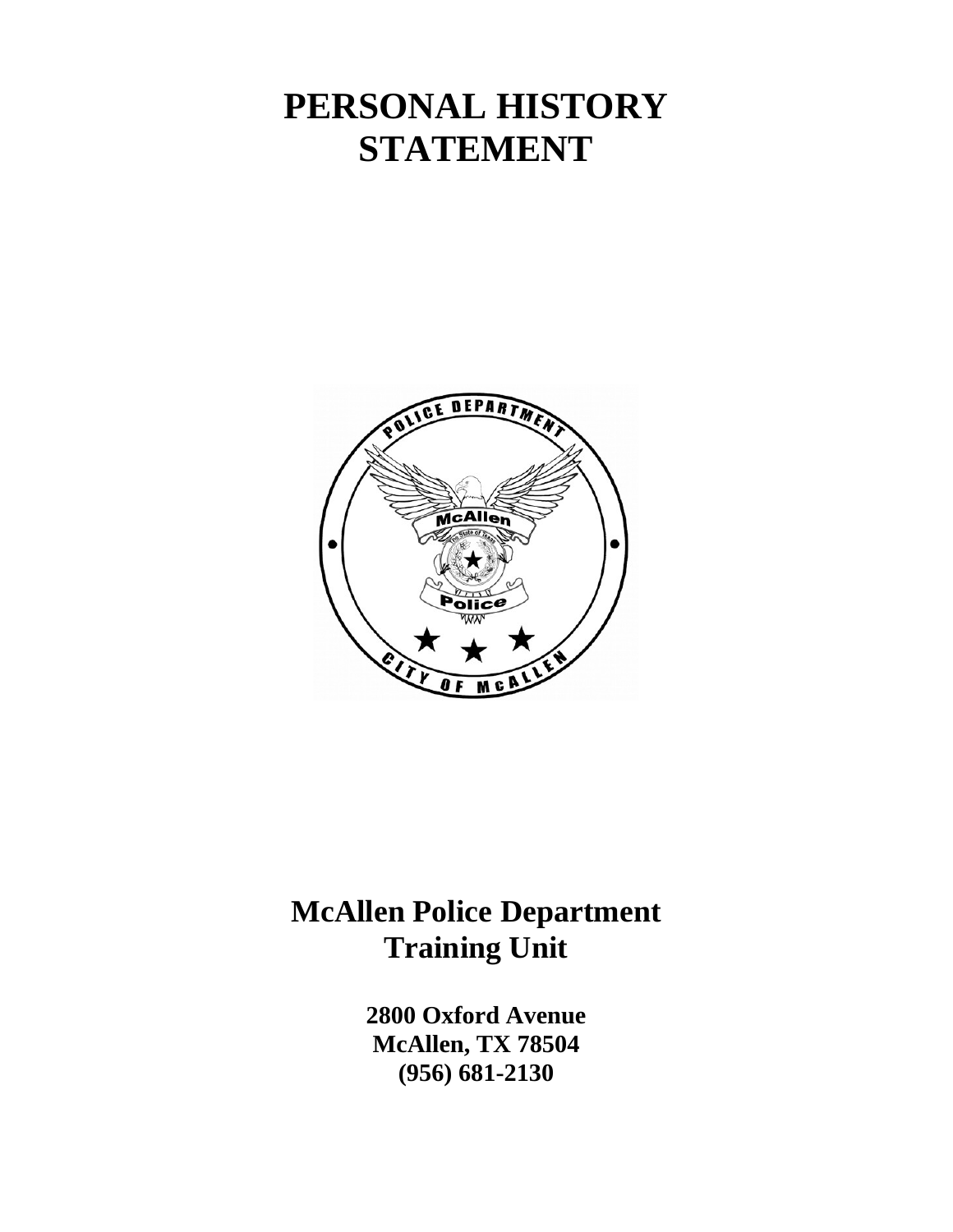# **INSTRUCTIONS**

# **READ ALL INSTRUCTIONS CAREFULLY BEFORE PROCEEDING**

These instructions are provided as a guide to assist you in properly completing your Personal History Statement. It is essential that the information be accurate in all respects. It will be used for a background investigation associated with your application for employment.

- 1. Please type, print or write carefully on your Personal History Statement.
- 2. Answer all questions to the best of your ability.
- 3. If a question is not applicable to you, enter N/A in the space provided.
- 4. Avoid errors by reading all directions carefully before making any entries on the form.
- 5. Be sure your information is correct and in proper sequence before you begin.
- 6. You are responsible for obtaining correct addresses. Your local library may have a directory service or copies of local phone directories, including city zip codes and telephone numbers.
- 7. If there is insufficient space on the form for you to include all information required, attach extra sheets to the Personal History Statement. Be sure to reference the relevant section and question number before continuing with your answer.
- 8. An accurate and complete form will help expedite your investigation.
- 9. Omissions or falsifications may disqualify your candidacy.
- 10. You must fully comply with request for documents on Document Checklist.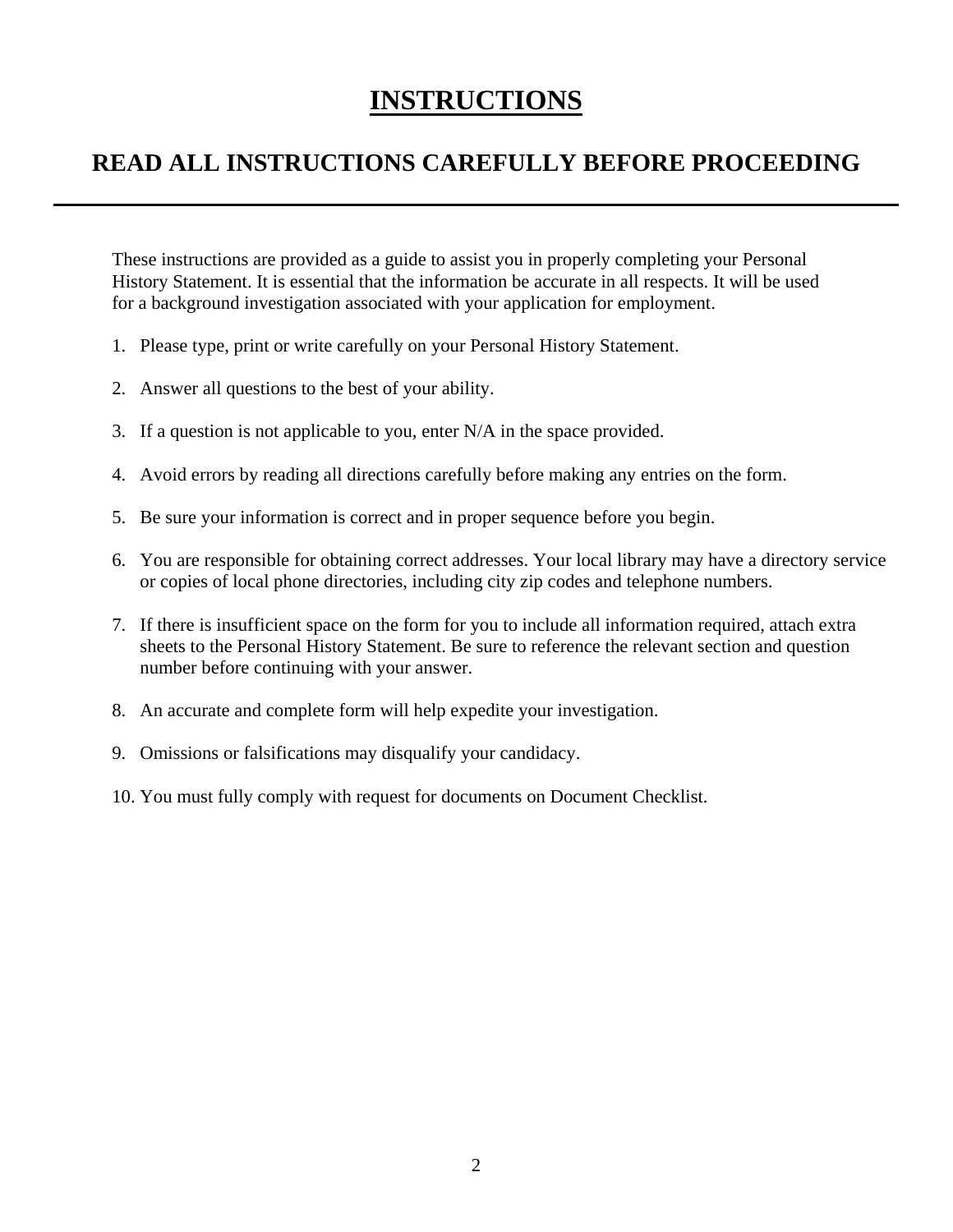# **CONFIDENTIAL INFORMATION AGREEMENT FORM**

In order to evaluate your application for a vacant position, it will be necessary to conduct a comprehensive background investigation. A McAllen Police Department employment offer may depend upon your eligibility for a beginning position, your physical fitness assessment results where applicable, an assessment of confidential information obtained from your application and your personal history background statement, the results of your interviews and/or background investigation, your ability to meet requirements for certification as required, and other confidential documents. Confidential information will be sought from previous employers and other persons with whom you have been associated.

I have read the above statement and fully understand its meaning and agree with its provisions.

Sworn to and subscribed before me, a peace officer while engaged in the performance of my duties and under the authority of Chapter 602.002. Texas Government Code, on this the  $\rule{1em}{0.15mm}$  day of  $\rule{1em}{0.15mm}$   $\qquad$   $\qquad$   $\qquad$   $\qquad$   $\qquad$   $\qquad$   $\qquad$   $\qquad$   $\qquad$   $\qquad$   $\qquad$   $\qquad$   $\qquad$   $\qquad$   $\qquad$   $\qquad$   $\qquad$   $\qquad$   $\qquad$   $\qquad$   $\qquad$   $\qquad$   $\qquad$   $\qquad$   $\qquad$   $\qquad$   $\qquad$   $\qquad$   $\qquad$   $\qquad$ 

AFFIANT

\_\_\_\_\_\_\_\_\_\_\_\_\_\_\_\_\_\_\_\_\_\_\_\_\_\_\_\_\_\_\_\_\_\_\_\_ Name of Peace Officer & I.D. No. (printed)

\_\_\_\_\_\_\_\_\_\_\_\_\_\_\_\_\_\_\_\_\_\_\_\_\_\_\_\_\_\_\_\_\_\_\_\_

Peace Officer in and for the City of McAllen, Hidalgo County, Texas

\_\_\_\_\_\_\_\_\_\_\_\_\_\_\_\_\_\_\_\_\_\_\_\_\_\_\_\_\_\_\_\_\_\_\_\_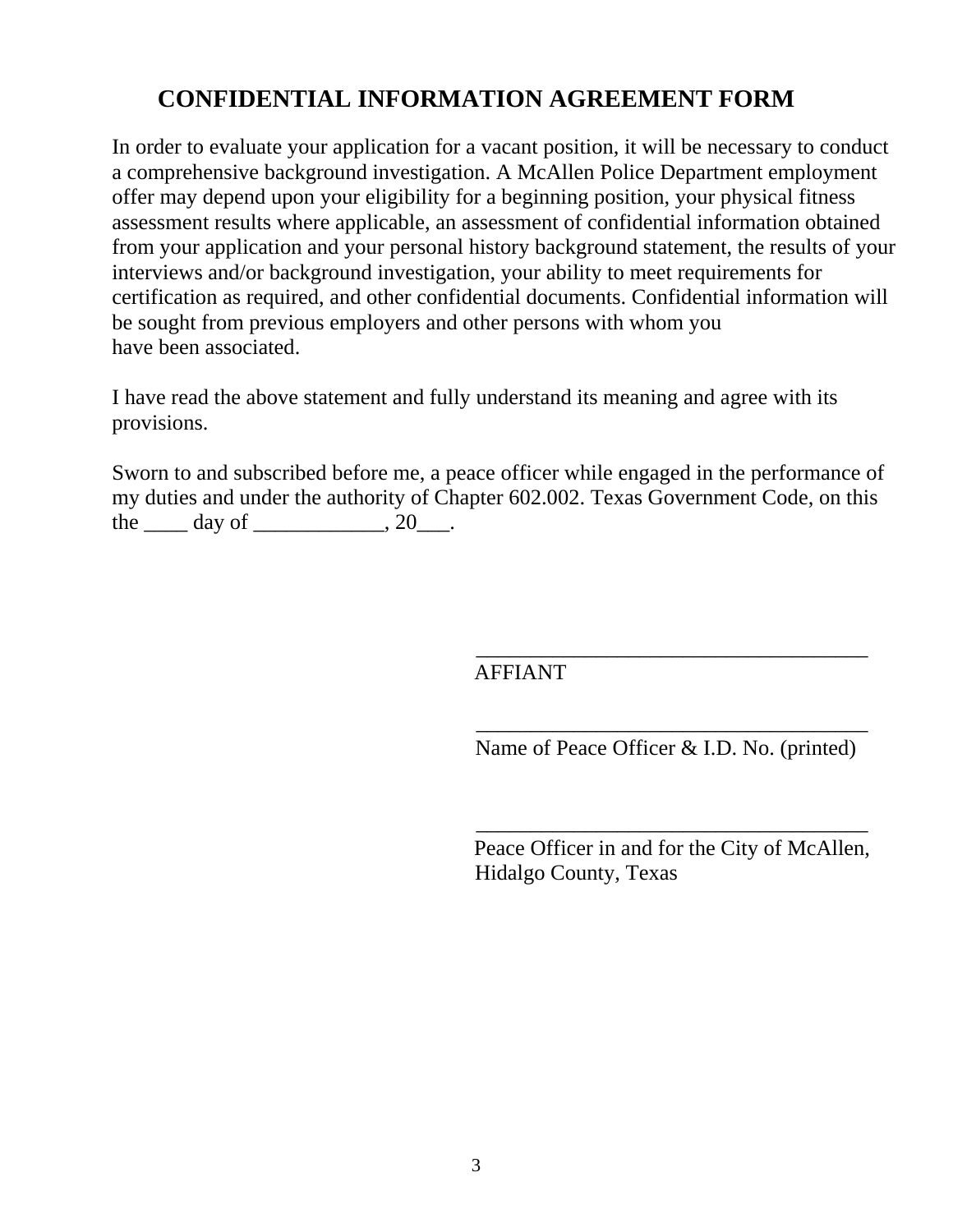# **MCALLEN POLICE DEPARTMENT CONTRADICTORY INFORMATION AND NOTIFICATION DISCLOSURE**

The Training Unit must be notified immediately of any change in the information reported in your Personal History Statement. Examples include but not limited to traffic tickets, accidents, financial situation, employment, residency, involvement in civil suit, and involvement in a criminal investigation, association with any type of drug or criminal behavior or any drug usage. The examples listed above are not all inclusive. If you have any questions regarding this area contact the Training Unit. Failure to notify the Training Unit of any pertinent changes will be considered a form of dishonesty.

### Applicant Declarations

I understand that honesty is an essential characteristic of McAllen Police Department employees.

I promise to be totally honest throughout the application process.

I understand that dishonesty at any step of the selection process may disqualify my candidacy.

I understand that contradictory statements made at different steps in the application process will be viewed as an indication that one or more of my statements have been dishonest, and therefore may disqualify my candidacy.

I understand that contradictory information or failure to notify the Training Unit of any changes may disqualify my candidacy.

Sworn to and subscribed before me, a peace officer while engaged in the performance of my duties and under the authority of Chapter 602.002. Texas Government Code, on this the  $\frac{day \text{ of }$ 

AFFIANT

Name of Peace Officer & I.D. No. (printed)

\_\_\_\_\_\_\_\_\_\_\_\_\_\_\_\_\_\_\_\_\_\_\_\_\_\_\_\_\_\_\_\_\_\_

\_\_\_\_\_\_\_\_\_\_\_\_\_\_\_\_\_\_\_\_\_\_\_\_\_\_\_\_\_\_\_\_\_\_

 $\overline{\phantom{a}}$  ,  $\overline{\phantom{a}}$  ,  $\overline{\phantom{a}}$  ,  $\overline{\phantom{a}}$  ,  $\overline{\phantom{a}}$  ,  $\overline{\phantom{a}}$  ,  $\overline{\phantom{a}}$  ,  $\overline{\phantom{a}}$  ,  $\overline{\phantom{a}}$  ,  $\overline{\phantom{a}}$  ,  $\overline{\phantom{a}}$  ,  $\overline{\phantom{a}}$  ,  $\overline{\phantom{a}}$  ,  $\overline{\phantom{a}}$  ,  $\overline{\phantom{a}}$  ,  $\overline{\phantom{a}}$ 

 Peace Officer in and for the City of McAllen, Hidalgo County, Texas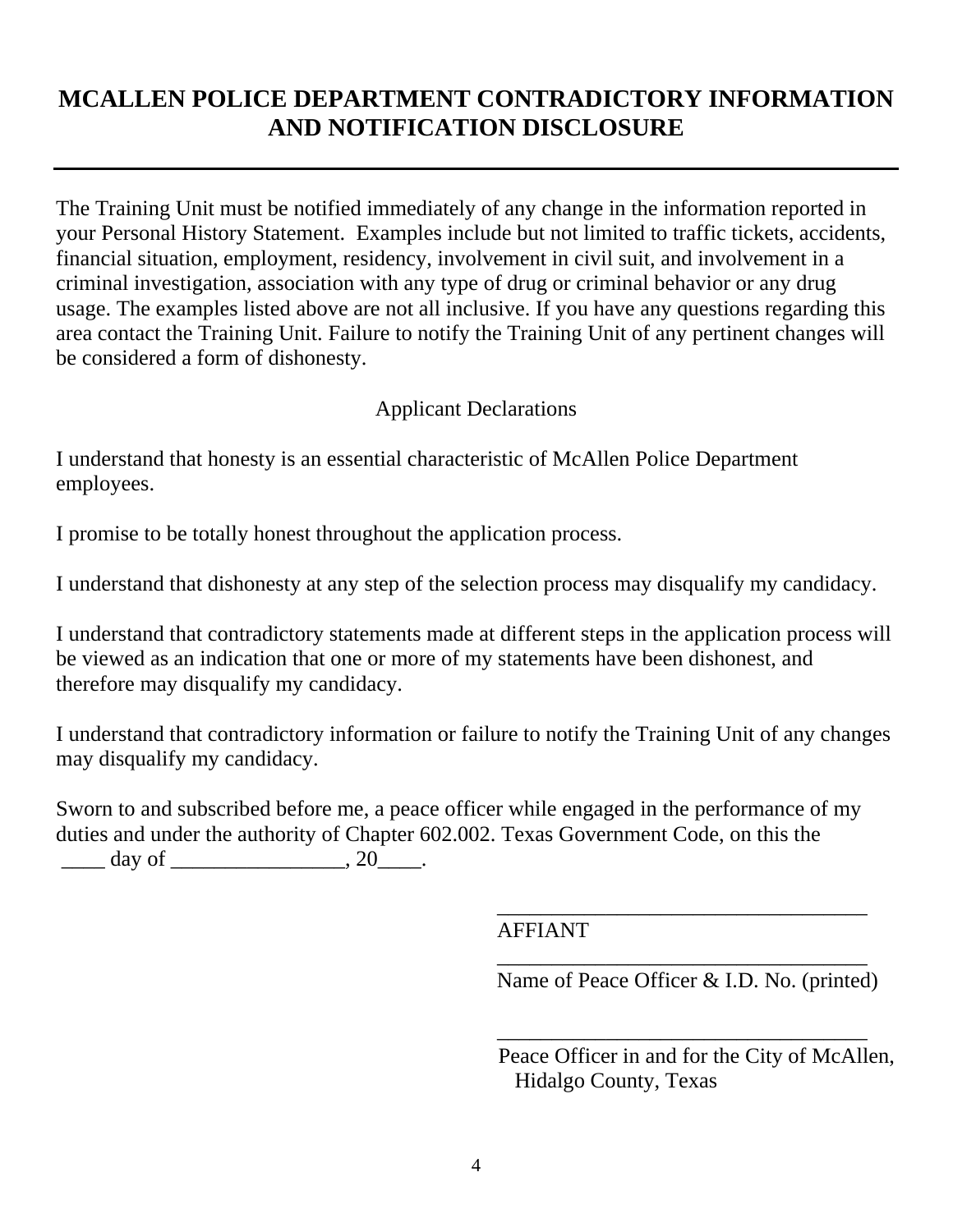# **MCALLEN POLICE DEPARTMENT APPLICANT ADVISORY STATEMENT**

The McAllen Police Department requires that honesty be an essential characteristic of its department personnel.

The McAllen Police Department requires applicants to be totally honest throughout the selection process. Dishonesty, at any step of the selection process may disqualify your candidacy. With this understanding please be advised of the following:

- We do not expect applicants to be perfect.
- We will work with the applicant to accurately reflect information associated with issues that may arise from your past.
- We will not accept dishonesty.
- Please advise us of everything up front.
- If you are unsure of any question asked of you during your application process, ask Training Unit personnel to assist you to avoid any misunderstanding.

You are informed that this step is only the first step in a lengthy application process. Your answers today will be compared to information gathered from many sources. Any contradictions will be viewed negatively. Please take your time today and answer all questions completely.

Sworn to and subscribed before me, a peace officer while engaged in the performance of my duties and under the authority of Chapter 602.002. Texas Government Code, on this the \_\_\_\_ day of \_\_\_\_\_\_\_\_\_\_\_\_, 20\_\_\_\_.

AFFIANT

\_\_\_\_\_\_\_\_\_\_\_\_\_\_\_\_\_\_\_\_\_\_\_\_\_\_\_\_\_\_\_\_\_\_\_\_ Name of Peace Officer & I.D. No. (printed)

\_\_\_\_\_\_\_\_\_\_\_\_\_\_\_\_\_\_\_\_\_\_\_\_\_\_\_\_\_\_\_\_\_\_\_\_

Peace Officer in and for the City of McAllen, Hidalgo County, Texas

\_\_\_\_\_\_\_\_\_\_\_\_\_\_\_\_\_\_\_\_\_\_\_\_\_\_\_\_\_\_\_\_\_\_\_\_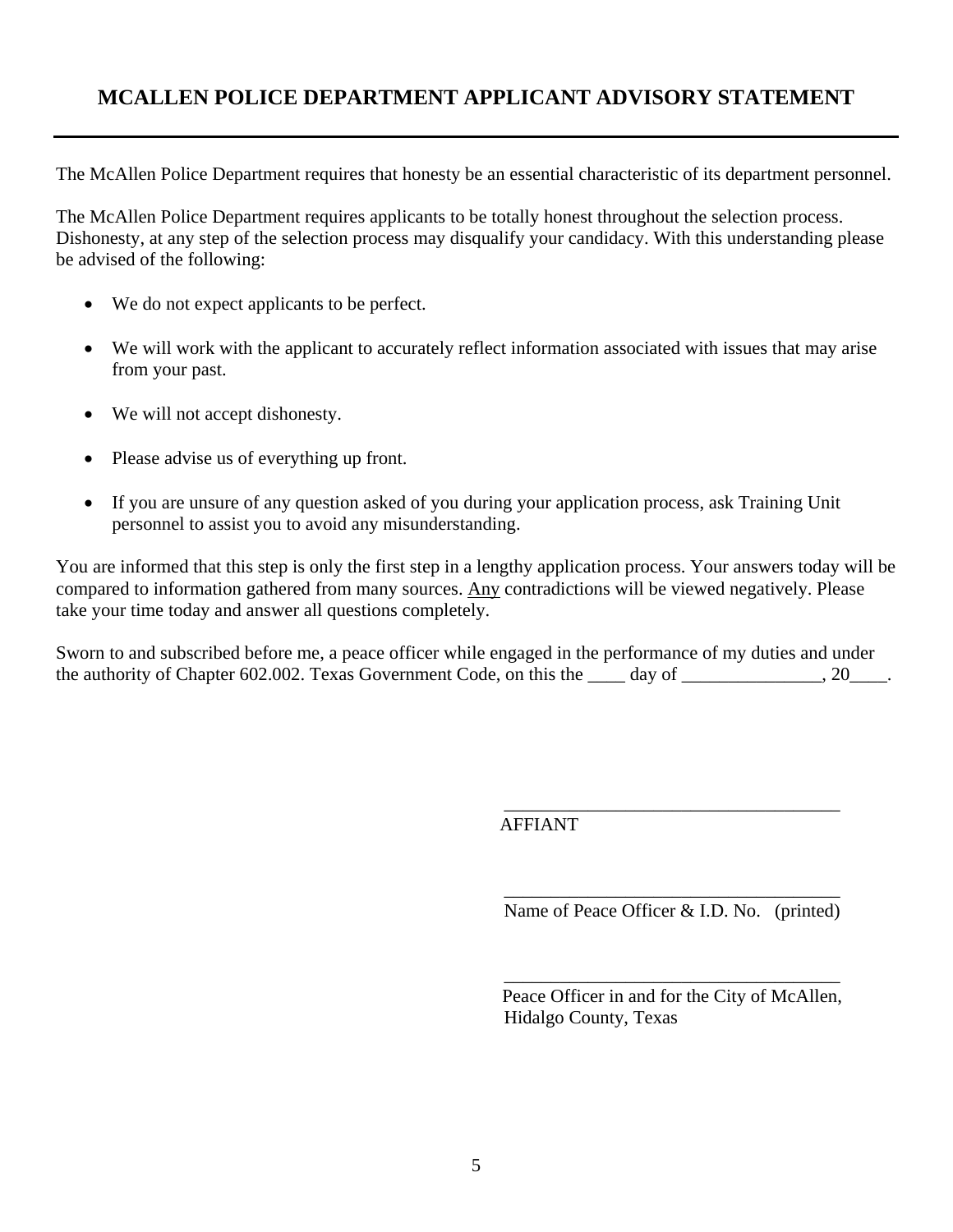# **MCALLEN POLICE DEPARTMENT PERSONAL HISTORY STATEMENT**

### **YOU ARE HEREBY INFORMED THAT THE CORRECTNESS OF ALL STATEMENTS MADE HEREIN WILL BE INVESTIGATED.**

**INSTRUCTIONS:** Answer all questions completely. If a question is not applicable write "N/A". Write **"Unknown" only if you do not know the answer and cannot obtain the answer from personal records. Attach extra sheets for details on any question or questions for which you do not have sufficient room.** 

#### **TYPE, PRINT OR WRITE CAREFULLY.**

| (First)           | (Middle) |                      |           |
|-------------------|----------|----------------------|-----------|
|                   |          |                      | (Last)    |
|                   |          |                      |           |
|                   |          |                      |           |
|                   |          |                      |           |
| Present Address:  |          |                      |           |
| (Street & Number) | (City)   | (State)              | (Zip)     |
|                   |          |                      |           |
|                   |          |                      |           |
|                   |          |                      |           |
|                   |          |                      |           |
| (Where?)          |          | (By what authority?) |           |
|                   |          |                      |           |
|                   | (City)   | (State)              | (Country) |
|                   |          |                      |           |
| (Country)         |          |                      |           |
|                   |          |                      |           |
|                   |          |                      | (Court)   |
|                   |          |                      |           |
| (City)            |          | (State)              |           |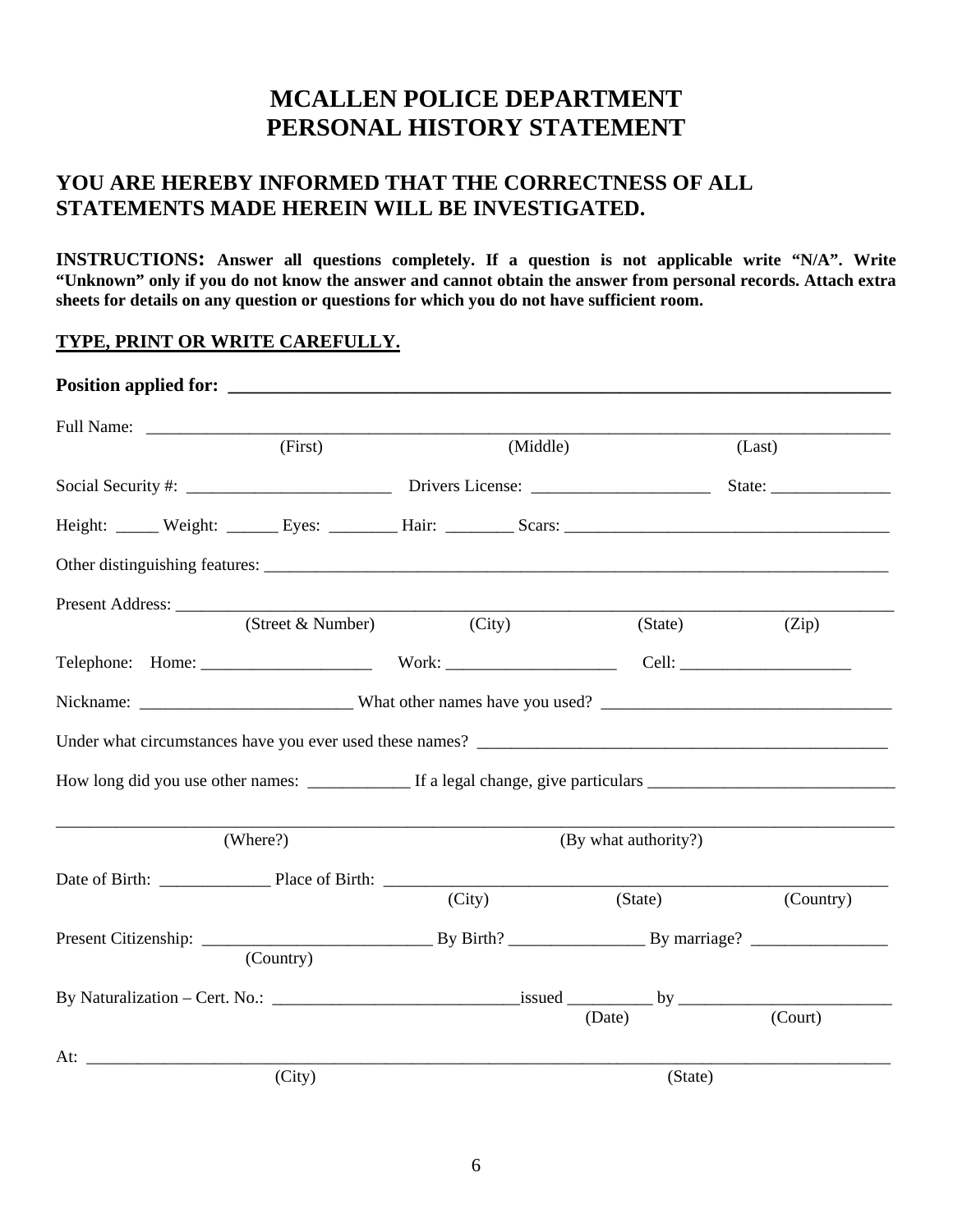| Beginning with your present or most recent job, list all jobs you have had since you were 16 years old, including all<br>part time, temporary or seasonal positions. Attach additional pages if necessary. A job is any position you<br>accepted, regardless of how long you actually worked.                                                                                                                                                               |                  |                       |
|-------------------------------------------------------------------------------------------------------------------------------------------------------------------------------------------------------------------------------------------------------------------------------------------------------------------------------------------------------------------------------------------------------------------------------------------------------------|------------------|-----------------------|
| <b>FULL</b><br><b>PART</b><br>CIRCLE APPROPRIATE JOB DESCRIPTION(S):                                                                                                                                                                                                                                                                                                                                                                                        | <b>TEMPORARY</b> | <b>SEASONAL</b>       |
|                                                                                                                                                                                                                                                                                                                                                                                                                                                             |                  |                       |
| Employer's Address: <u>Street #</u><br>$\overline{\mathrm{City}}$                                                                                                                                                                                                                                                                                                                                                                                           | State            | Zip                   |
|                                                                                                                                                                                                                                                                                                                                                                                                                                                             |                  |                       |
|                                                                                                                                                                                                                                                                                                                                                                                                                                                             |                  |                       |
|                                                                                                                                                                                                                                                                                                                                                                                                                                                             |                  |                       |
|                                                                                                                                                                                                                                                                                                                                                                                                                                                             |                  |                       |
|                                                                                                                                                                                                                                                                                                                                                                                                                                                             |                  |                       |
|                                                                                                                                                                                                                                                                                                                                                                                                                                                             |                  |                       |
| Did you receive Job Performance Evaluations?<br>Yes<br>No                                                                                                                                                                                                                                                                                                                                                                                                   |                  |                       |
| Did you ever receive a Written or Oral Reprimand?<br>Yes<br>N <sub>0</sub>                                                                                                                                                                                                                                                                                                                                                                                  |                  |                       |
|                                                                                                                                                                                                                                                                                                                                                                                                                                                             |                  |                       |
|                                                                                                                                                                                                                                                                                                                                                                                                                                                             |                  | Yes<br>N <sub>o</sub> |
|                                                                                                                                                                                                                                                                                                                                                                                                                                                             |                  |                       |
| If "Yes", how many days? $\frac{1}{\sqrt{1 - \frac{1}{\sqrt{1 - \frac{1}{\sqrt{1 - \frac{1}{\sqrt{1 - \frac{1}{\sqrt{1 - \frac{1}{\sqrt{1 - \frac{1}{\sqrt{1 - \frac{1}{\sqrt{1 - \frac{1}{\sqrt{1 - \frac{1}{\sqrt{1 - \frac{1}{\sqrt{1 - \frac{1}{\sqrt{1 - \frac{1}{\sqrt{1 - \frac{1}{\sqrt{1 - \frac{1}{\sqrt{1 - \frac{1}{\sqrt{1 - \frac{1}{\sqrt{1 - \frac{1}{\sqrt{1 - \frac{1}{\sqrt{1 - \frac{1}{$<br>Was notice given?<br>Yes<br>N <sub>0</sub> |                  |                       |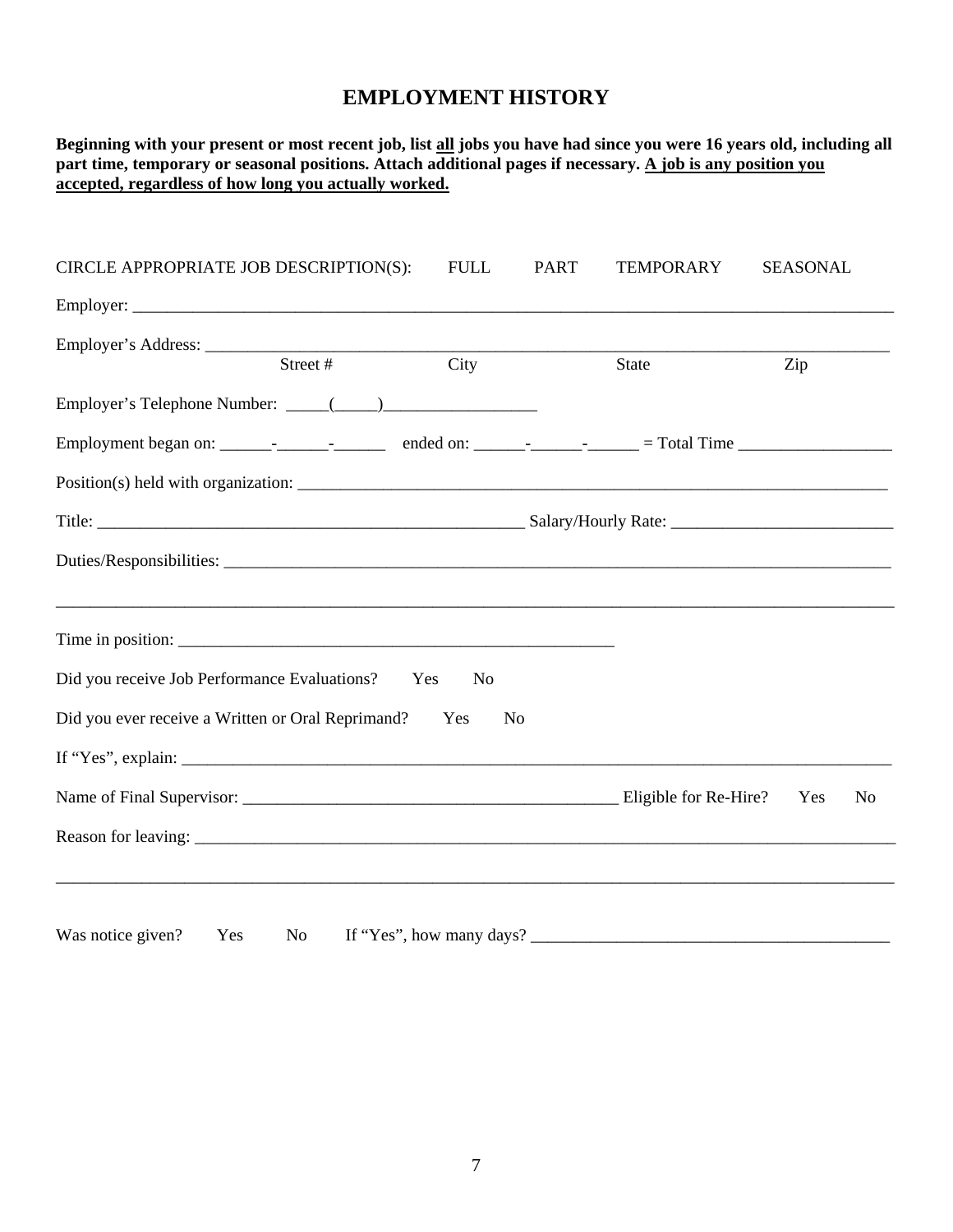| CIRCLE APPROPRIATE JOB DESCRIPTION(S):                | <b>FULL</b>        | <b>PART</b>    | <b>TEMPORARY</b>         | <b>SEASONAL</b> |                |
|-------------------------------------------------------|--------------------|----------------|--------------------------|-----------------|----------------|
|                                                       |                    |                |                          |                 |                |
| Street #                                              | $\overline{C}$ ity |                |                          |                 |                |
|                                                       |                    |                | <b>State</b>             | Zip             |                |
|                                                       |                    |                |                          |                 |                |
|                                                       |                    |                |                          |                 |                |
|                                                       |                    |                |                          |                 |                |
|                                                       |                    |                |                          |                 |                |
|                                                       |                    |                |                          |                 |                |
|                                                       |                    |                |                          |                 |                |
|                                                       |                    |                |                          |                 |                |
| Did you receive Job Performance Evaluations? Yes      | N <sub>0</sub>     |                |                          |                 |                |
| Did you ever receive a Written or Oral Reprimand? Yes |                    | N <sub>0</sub> |                          |                 |                |
| If "Yes", explain:                                    |                    |                |                          |                 |                |
|                                                       |                    |                |                          | Yes             | N <sub>o</sub> |
|                                                       |                    |                |                          |                 |                |
|                                                       |                    |                |                          |                 |                |
|                                                       |                    |                |                          |                 |                |
| Was notice given?<br>Yes<br>No no                     |                    |                | If "Yes", how many days? |                 |                |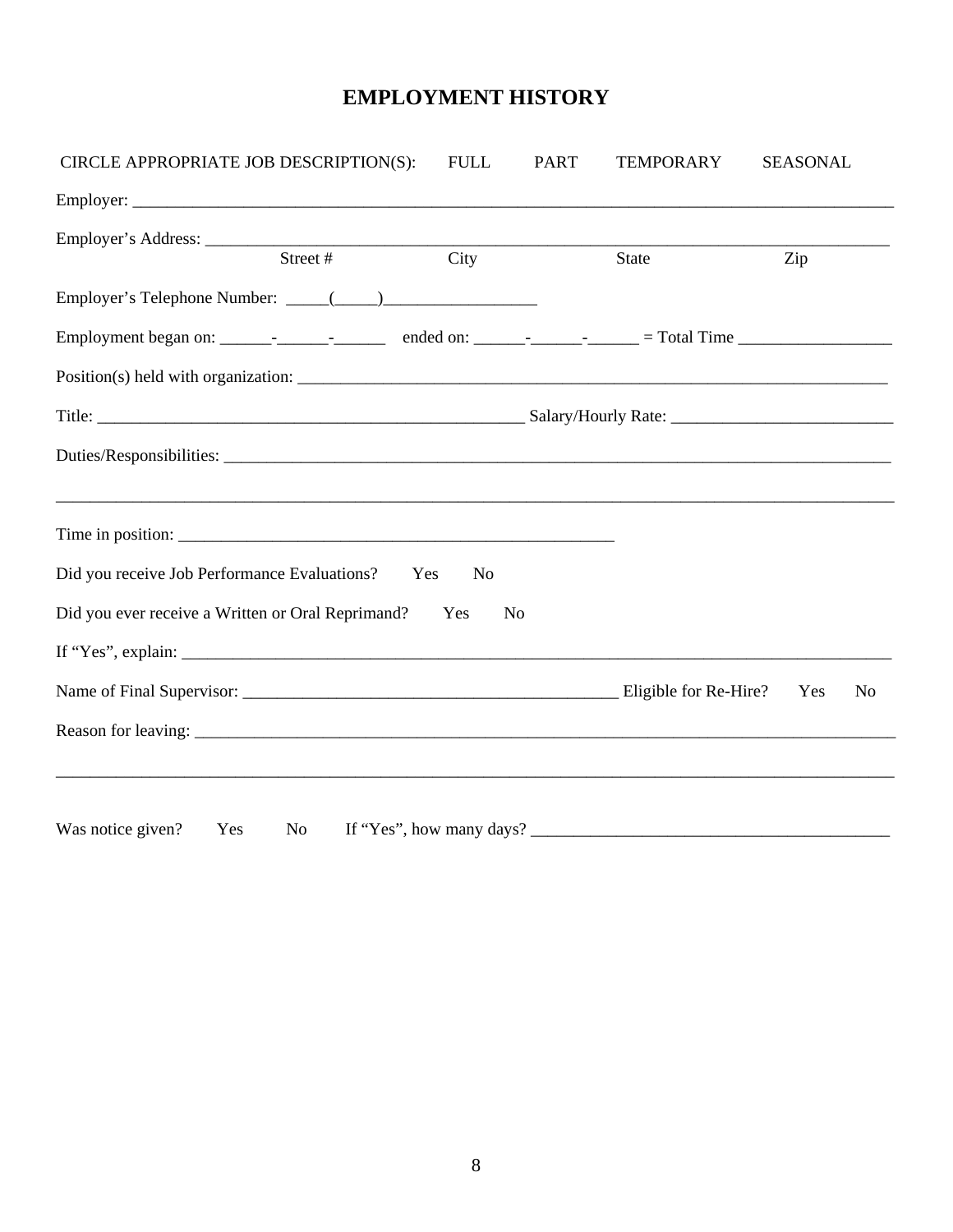| CIRCLE APPROPRIATE JOB DESCRIPTION(S):                | <b>FULL</b>    | <b>PART</b> | <b>TEMPORARY</b>            | <b>SEASONAL</b> |                |
|-------------------------------------------------------|----------------|-------------|-----------------------------|-----------------|----------------|
|                                                       |                |             |                             |                 |                |
|                                                       |                |             |                             |                 |                |
| Street #                                              | City           |             | State                       | Zip             |                |
|                                                       |                |             |                             |                 |                |
|                                                       |                |             |                             |                 |                |
|                                                       |                |             |                             |                 |                |
|                                                       |                |             |                             |                 |                |
|                                                       |                |             |                             |                 |                |
|                                                       |                |             |                             |                 |                |
|                                                       |                |             |                             |                 |                |
| Did you receive Job Performance Evaluations? Yes      | N <sub>o</sub> |             |                             |                 |                |
| Did you ever receive a Written or Oral Reprimand? Yes | N <sub>o</sub> |             |                             |                 |                |
| If "Yes", explain:                                    |                |             |                             |                 |                |
|                                                       |                |             |                             | Yes             | N <sub>o</sub> |
|                                                       |                |             |                             |                 |                |
|                                                       |                |             |                             |                 |                |
|                                                       |                |             |                             |                 |                |
| Was notice given?<br>Yes                              |                |             | No If "Yes", how many days? |                 |                |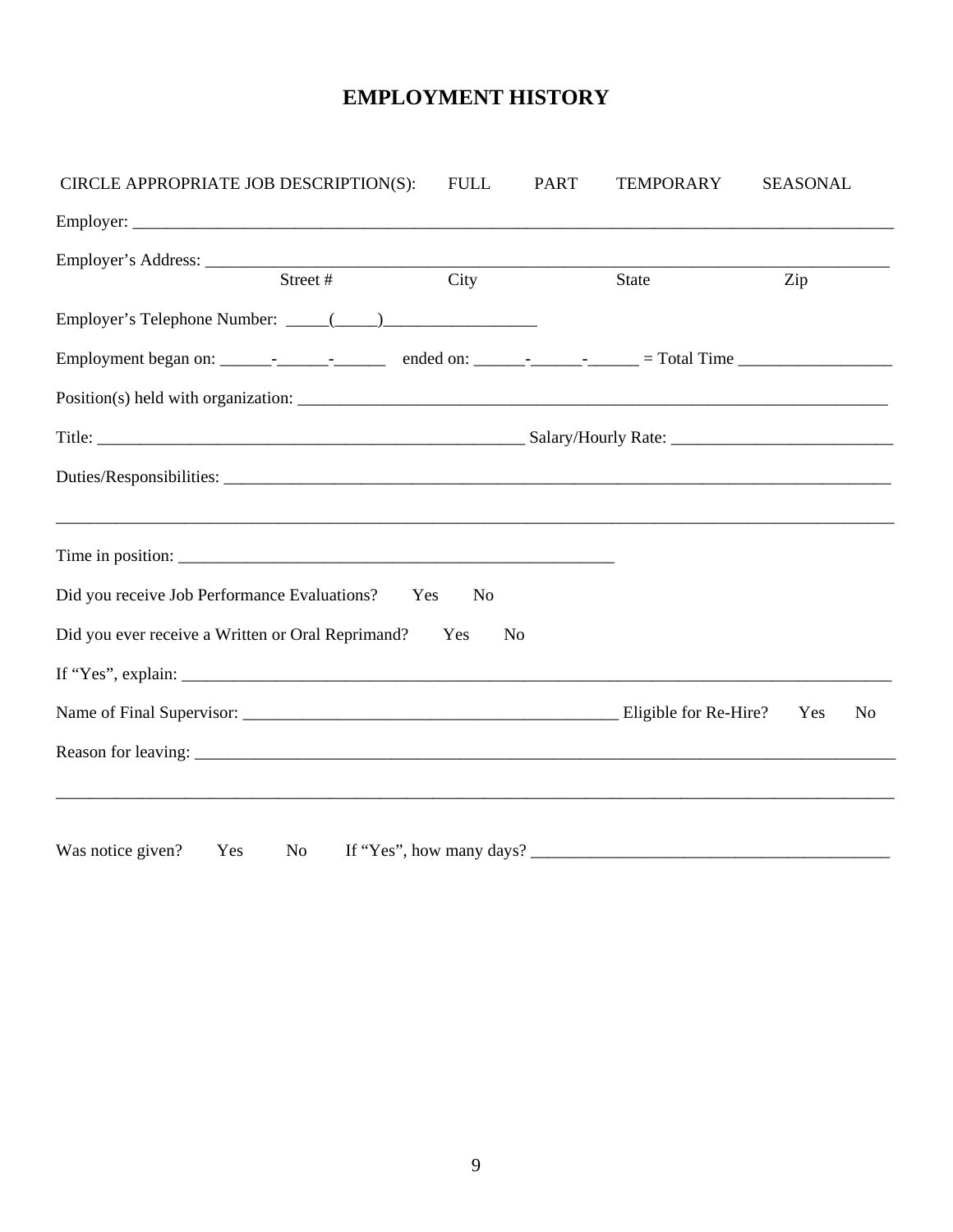| CIRCLE APPROPRIATE JOB DESCRIPTION(S):                | <b>FULL</b>        | <b>PART</b>    | <b>TEMPORARY</b>         | <b>SEASONAL</b> |                |
|-------------------------------------------------------|--------------------|----------------|--------------------------|-----------------|----------------|
|                                                       |                    |                |                          |                 |                |
|                                                       |                    |                |                          |                 |                |
| Street #                                              | $\overline{C}$ ity |                | <b>State</b>             | Zip             |                |
|                                                       |                    |                |                          |                 |                |
|                                                       |                    |                |                          |                 |                |
|                                                       |                    |                |                          |                 |                |
|                                                       |                    |                |                          |                 |                |
|                                                       |                    |                |                          |                 |                |
|                                                       |                    |                |                          |                 |                |
|                                                       |                    |                |                          |                 |                |
| Did you receive Job Performance Evaluations? Yes      | N <sub>o</sub>     |                |                          |                 |                |
| Did you ever receive a Written or Oral Reprimand? Yes |                    | N <sub>o</sub> |                          |                 |                |
| If "Yes", explain:                                    |                    |                |                          |                 |                |
|                                                       |                    |                |                          | Yes             | N <sub>o</sub> |
|                                                       |                    |                |                          |                 |                |
|                                                       |                    |                |                          |                 |                |
| Was notice given?<br>Yes<br>No                        |                    |                | If "Yes", how many days? |                 |                |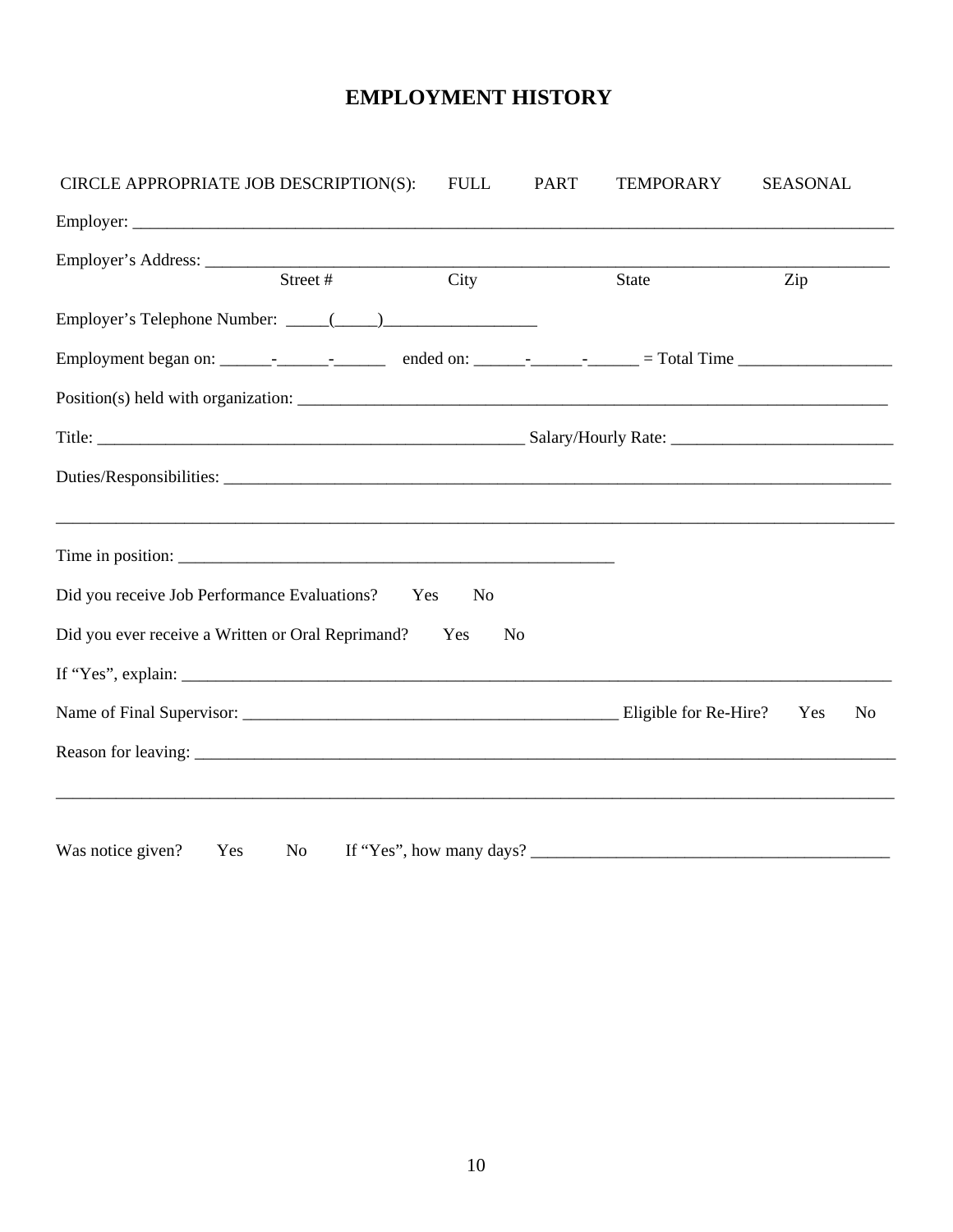| CIRCLE APPROPRIATE JOB DESCRIPTION(S):                | <b>FULL</b>    | <b>PART</b> | <b>TEMPORARY</b>            | <b>SEASONAL</b> |                |
|-------------------------------------------------------|----------------|-------------|-----------------------------|-----------------|----------------|
|                                                       |                |             |                             |                 |                |
|                                                       |                |             |                             |                 |                |
| Street #                                              | City           |             | State                       | Zip             |                |
|                                                       |                |             |                             |                 |                |
|                                                       |                |             |                             |                 |                |
|                                                       |                |             |                             |                 |                |
|                                                       |                |             |                             |                 |                |
|                                                       |                |             |                             |                 |                |
|                                                       |                |             |                             |                 |                |
|                                                       |                |             |                             |                 |                |
| Did you receive Job Performance Evaluations? Yes      | N <sub>o</sub> |             |                             |                 |                |
| Did you ever receive a Written or Oral Reprimand? Yes | N <sub>o</sub> |             |                             |                 |                |
| If "Yes", explain:                                    |                |             |                             |                 |                |
|                                                       |                |             |                             | Yes             | N <sub>o</sub> |
|                                                       |                |             |                             |                 |                |
|                                                       |                |             |                             |                 |                |
|                                                       |                |             |                             |                 |                |
| Was notice given?<br>Yes                              |                |             | No If "Yes", how many days? |                 |                |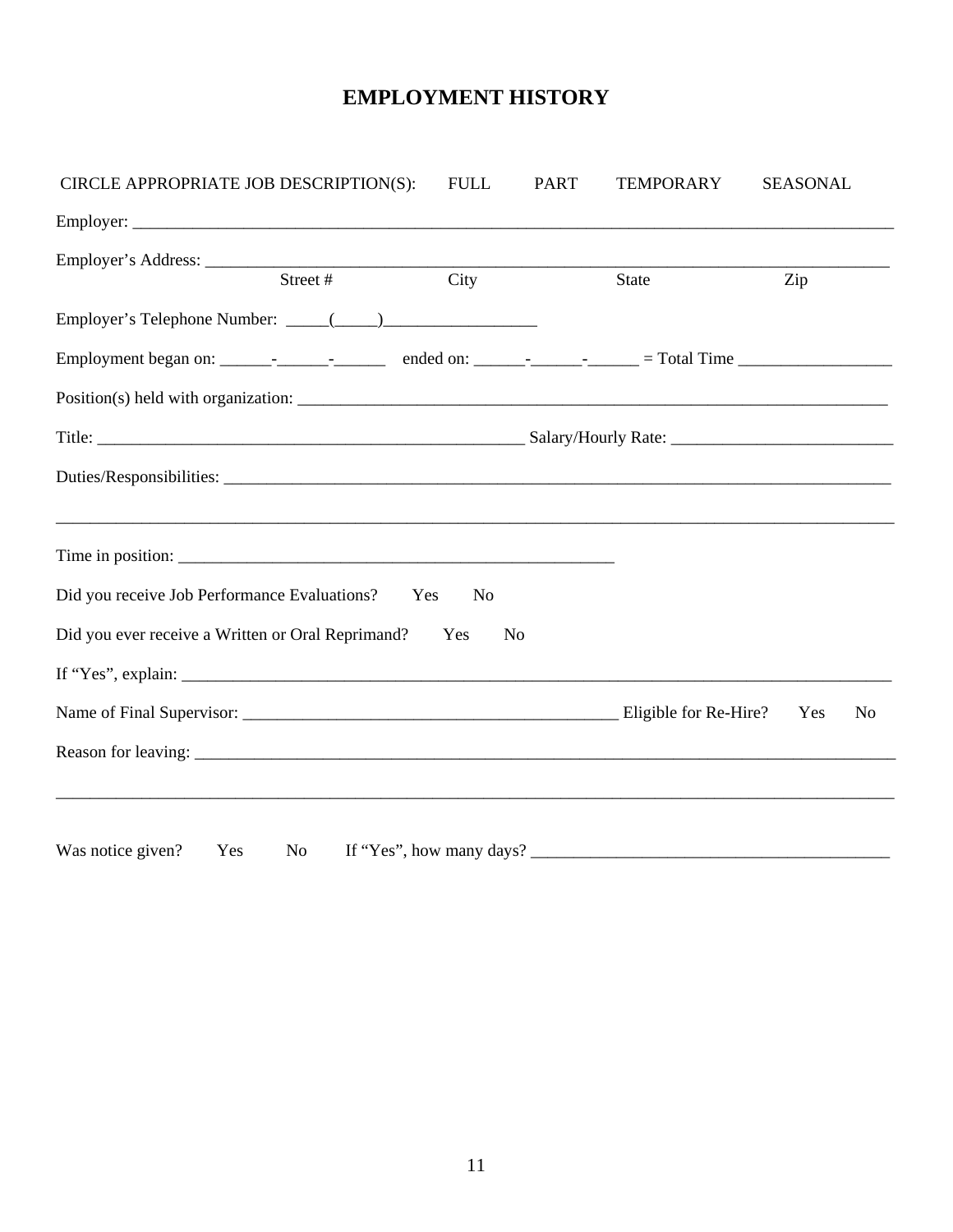| CIRCLE APPROPRIATE JOB DESCRIPTION(S):                | <b>FULL</b>    | <b>PART</b> | <b>TEMPORARY</b>            | <b>SEASONAL</b> |                |
|-------------------------------------------------------|----------------|-------------|-----------------------------|-----------------|----------------|
|                                                       |                |             |                             |                 |                |
|                                                       |                |             |                             |                 |                |
| Street #                                              | City           |             | State                       | Zip             |                |
|                                                       |                |             |                             |                 |                |
|                                                       |                |             |                             |                 |                |
|                                                       |                |             |                             |                 |                |
|                                                       |                |             |                             |                 |                |
|                                                       |                |             |                             |                 |                |
|                                                       |                |             |                             |                 |                |
|                                                       |                |             |                             |                 |                |
| Did you receive Job Performance Evaluations? Yes      | N <sub>o</sub> |             |                             |                 |                |
| Did you ever receive a Written or Oral Reprimand? Yes | N <sub>o</sub> |             |                             |                 |                |
| If "Yes", explain:                                    |                |             |                             |                 |                |
|                                                       |                |             |                             | Yes             | N <sub>o</sub> |
|                                                       |                |             |                             |                 |                |
|                                                       |                |             |                             |                 |                |
|                                                       |                |             |                             |                 |                |
| Was notice given?<br>Yes                              |                |             | No If "Yes", how many days? |                 |                |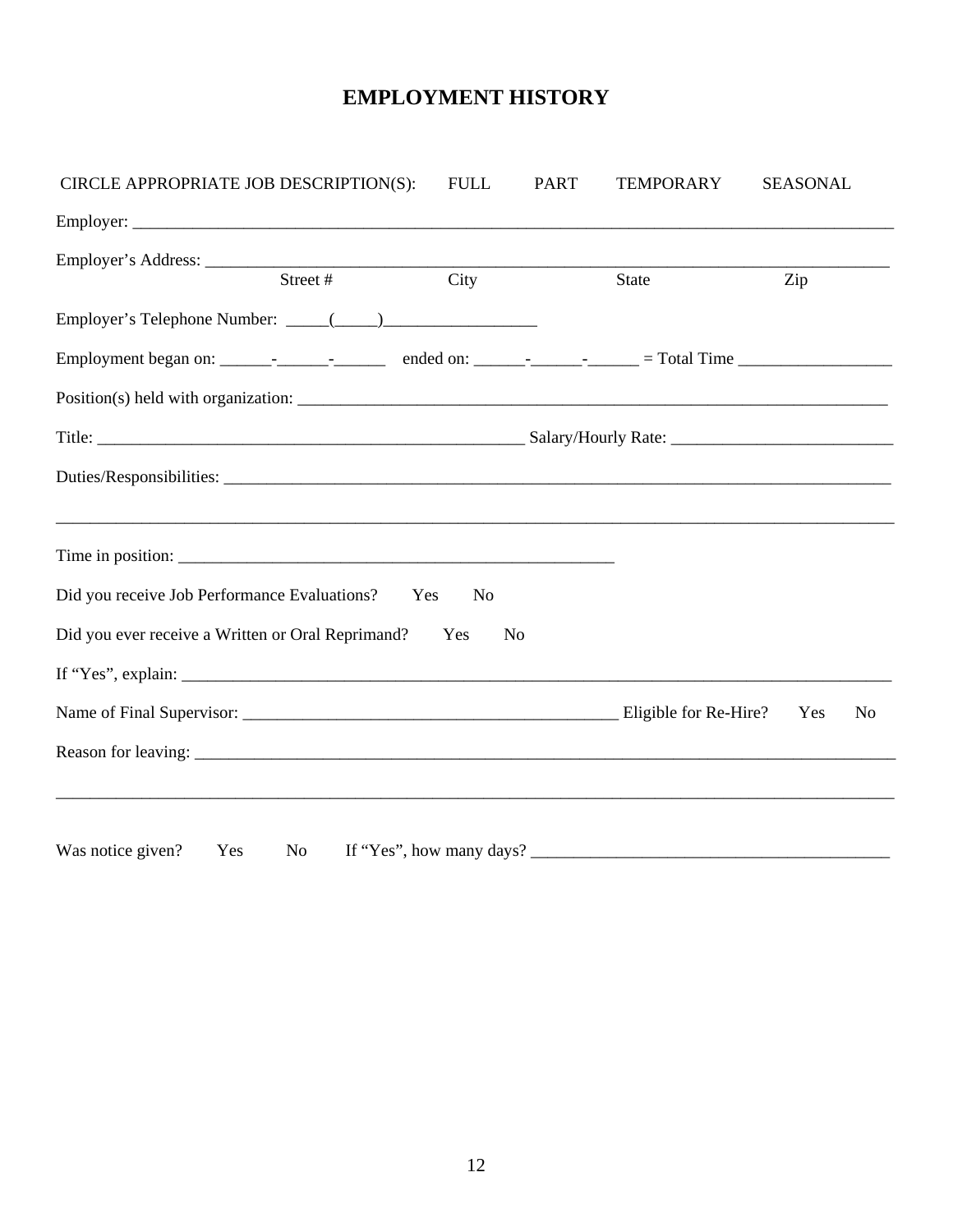| CIRCLE APPROPRIATE JOB DESCRIPTION(S):                | <b>FULL</b>    | <b>PART</b> | <b>TEMPORARY</b>         | <b>SEASONAL</b> |                |
|-------------------------------------------------------|----------------|-------------|--------------------------|-----------------|----------------|
|                                                       |                |             |                          |                 |                |
|                                                       |                |             |                          |                 |                |
| Street #                                              | City           |             | State                    | Zip             |                |
|                                                       |                |             |                          |                 |                |
|                                                       |                |             |                          |                 |                |
|                                                       |                |             |                          |                 |                |
|                                                       |                |             |                          |                 |                |
|                                                       |                |             |                          |                 |                |
|                                                       |                |             |                          |                 |                |
| Time in position:                                     |                |             |                          |                 |                |
| Did you receive Job Performance Evaluations? Yes      | N <sub>0</sub> |             |                          |                 |                |
| Did you ever receive a Written or Oral Reprimand? Yes | N <sub>0</sub> |             |                          |                 |                |
| If "Yes", explain: $\qquad \qquad$                    |                |             |                          |                 |                |
|                                                       |                |             |                          | Yes             | N <sub>o</sub> |
|                                                       |                |             |                          |                 |                |
|                                                       |                |             |                          |                 |                |
| Was notice given?<br>Yes<br>No                        |                |             | If "Yes", how many days? |                 |                |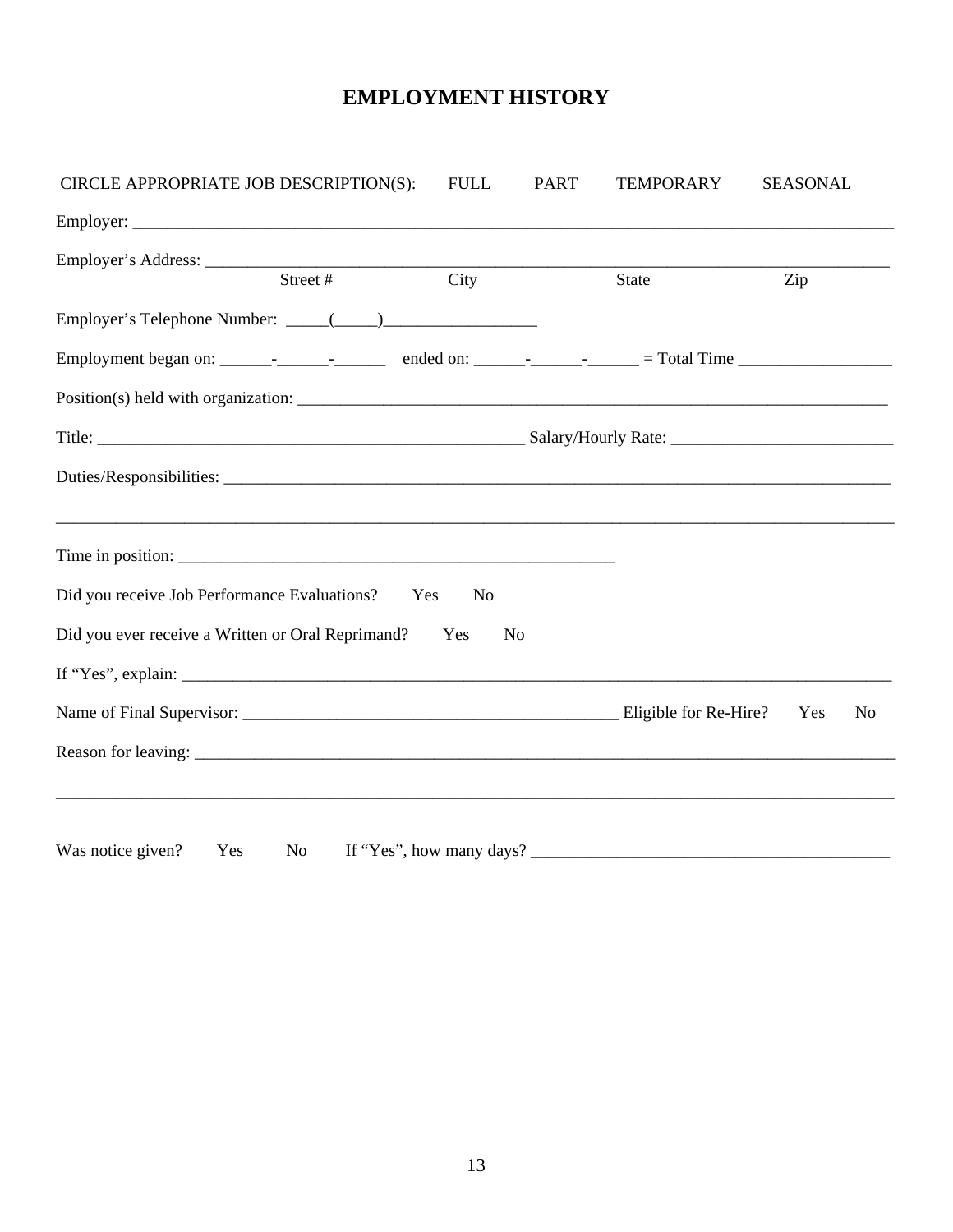| CIRCLE APPROPRIATE JOB DESCRIPTION(S):                | <b>FULL</b>    | <b>PART</b> | <b>TEMPORARY</b>         | <b>SEASONAL</b> |                |
|-------------------------------------------------------|----------------|-------------|--------------------------|-----------------|----------------|
|                                                       |                |             |                          |                 |                |
|                                                       |                |             |                          |                 |                |
| Street #                                              | City           |             | State                    | Zip             |                |
|                                                       |                |             |                          |                 |                |
|                                                       |                |             |                          |                 |                |
|                                                       |                |             |                          |                 |                |
|                                                       |                |             |                          |                 |                |
|                                                       |                |             |                          |                 |                |
|                                                       |                |             |                          |                 |                |
| Time in position:                                     |                |             |                          |                 |                |
| Did you receive Job Performance Evaluations? Yes      | N <sub>0</sub> |             |                          |                 |                |
| Did you ever receive a Written or Oral Reprimand? Yes | N <sub>0</sub> |             |                          |                 |                |
| If "Yes", explain: $\qquad \qquad$                    |                |             |                          |                 |                |
|                                                       |                |             |                          | Yes             | N <sub>o</sub> |
|                                                       |                |             |                          |                 |                |
|                                                       |                |             |                          |                 |                |
| Was notice given?<br>Yes<br>No                        |                |             | If "Yes", how many days? |                 |                |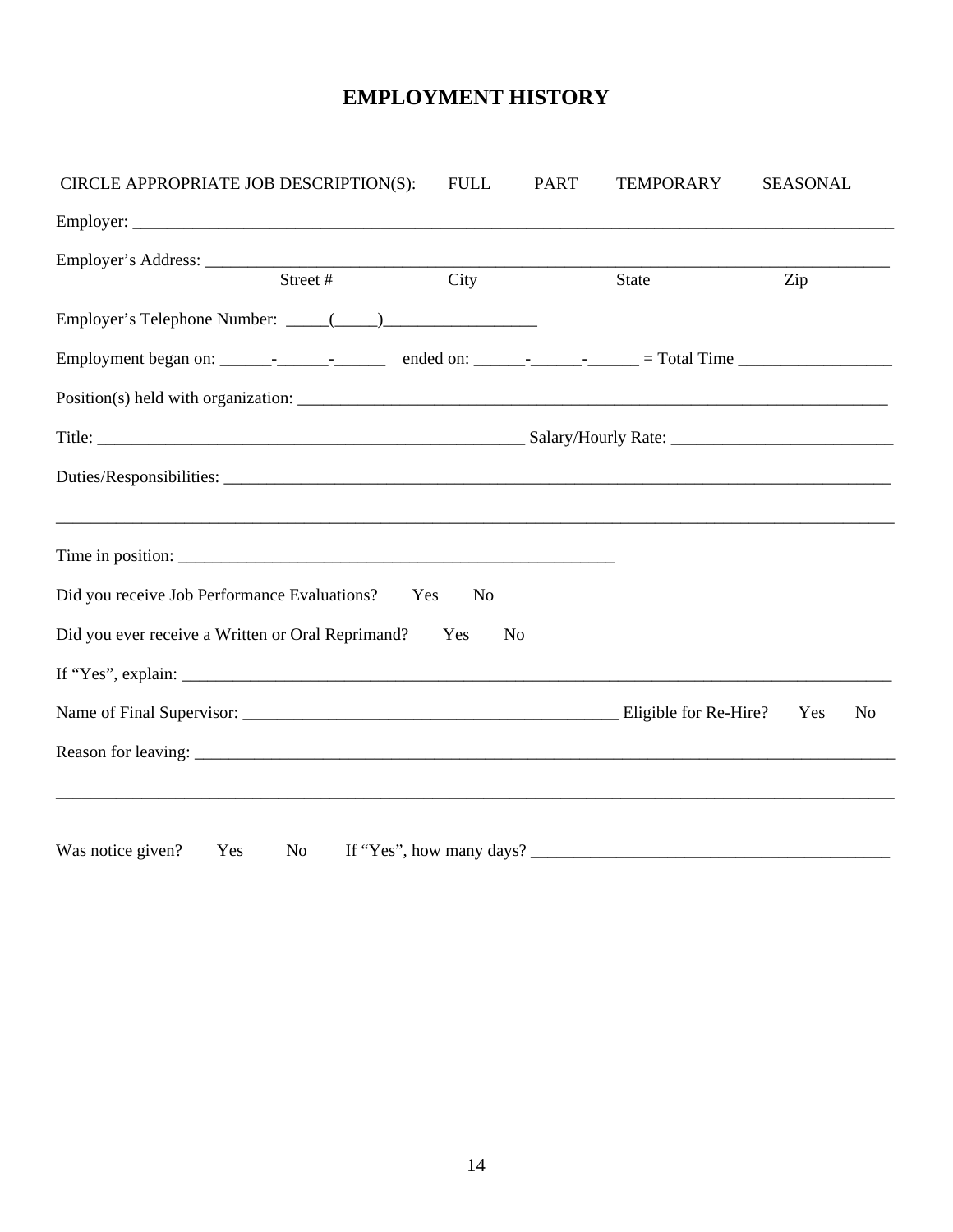# **PERIODS OF UNEMPLOYMENT**

Record of any period of unemployment since graduation from High School (a period of unemployment is any time you did not have a job). If you were a full-time college student and held only seasonal employment during school breaks, indicate your beginning and ending school dates and list the seasonal jobs in the **Employment History** section of this packet.

| FROM: (MONTH/YEAR) | TO: (MONTH/YEAR) | <b>LENGTH</b> | <b>REASON</b> |
|--------------------|------------------|---------------|---------------|
|                    |                  |               |               |
|                    |                  |               |               |
|                    |                  |               |               |
|                    |                  |               |               |
|                    |                  |               |               |
|                    |                  |               |               |
|                    |                  |               |               |
|                    |                  |               |               |
|                    |                  |               |               |
|                    |                  |               |               |
|                    |                  |               |               |
|                    |                  |               |               |
|                    |                  |               |               |
|                    |                  |               |               |
|                    |                  |               |               |
|                    |                  |               |               |
|                    |                  |               |               |
|                    |                  |               |               |
|                    |                  |               |               |
|                    |                  |               |               |
|                    |                  |               |               |

Number of days missed from work during the past year (other than holidays and vacation days):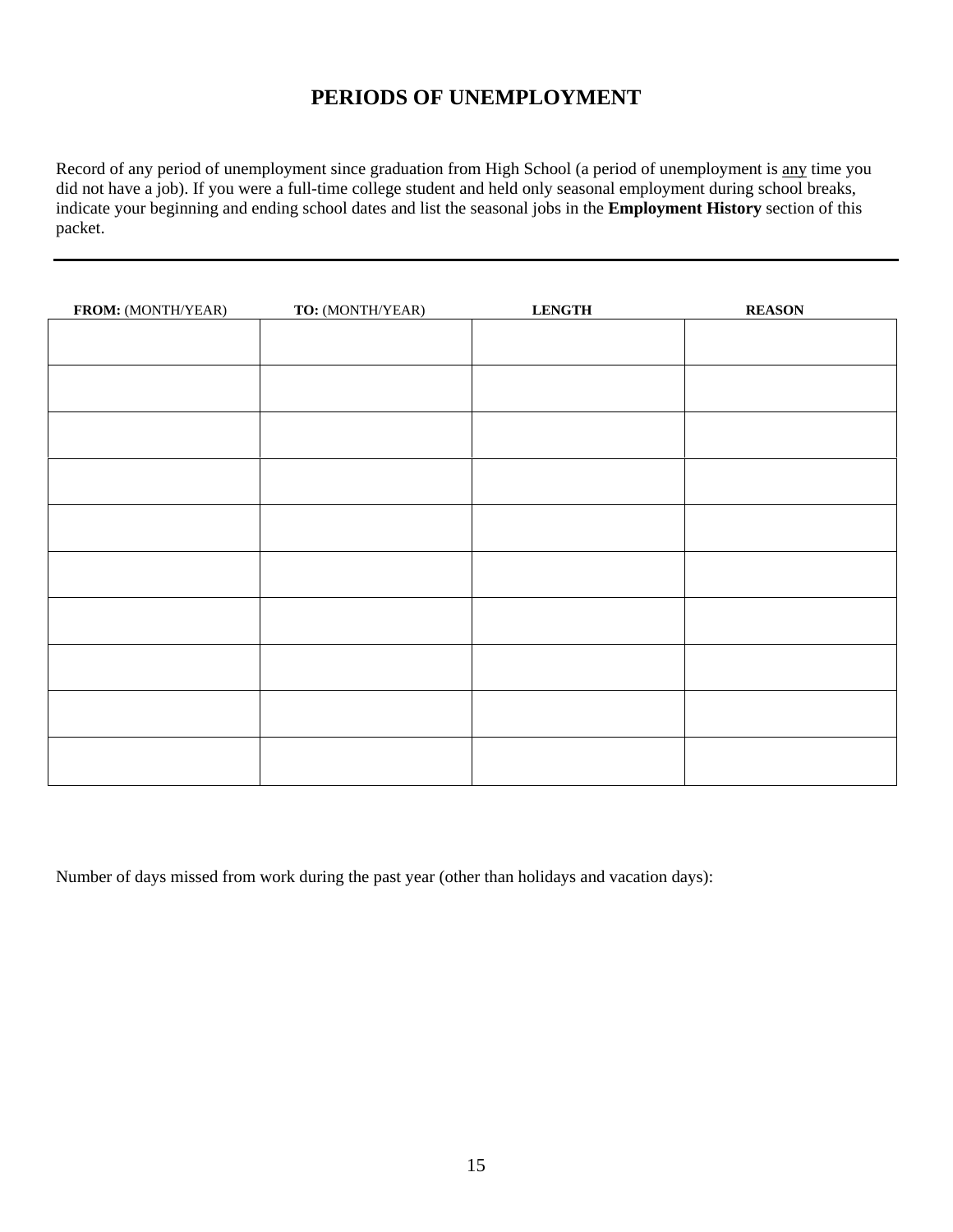### **Applicants with Prior Law Enforcement Agency Employment (These Questions ONLY for persons with prior law enforcement agency employment; includes previous employment as Detention Officers and Civilian Jailers)**

|    | 1. Have you worked for another police department or law enforcement agency?      | Yes | No                           |  |  |  |
|----|----------------------------------------------------------------------------------|-----|------------------------------|--|--|--|
|    |                                                                                  |     |                              |  |  |  |
|    |                                                                                  |     |                              |  |  |  |
| c. |                                                                                  |     |                              |  |  |  |
| d. | Reason for leaving:<br>Voluntarily resigned?                                     |     | Asked to resign?             |  |  |  |
|    |                                                                                  |     | Still employed _____________ |  |  |  |
|    |                                                                                  |     |                              |  |  |  |
| e. |                                                                                  |     |                              |  |  |  |
| f. | Were any disciplinary actions taken against you? _______________________________ |     |                              |  |  |  |
|    |                                                                                  |     |                              |  |  |  |
|    |                                                                                  |     |                              |  |  |  |
| g. | Were there any citizen complaints against you?<br>Yes                            | No  |                              |  |  |  |
|    |                                                                                  |     |                              |  |  |  |
|    |                                                                                  |     |                              |  |  |  |
|    | h. Have you ever been the subject of an investigation?<br>Yes                    | No  |                              |  |  |  |
|    |                                                                                  |     |                              |  |  |  |
|    | 2.) When $?$                                                                     |     |                              |  |  |  |
|    |                                                                                  |     |                              |  |  |  |
|    |                                                                                  |     |                              |  |  |  |
|    | $5.)$ Outcome?                                                                   |     |                              |  |  |  |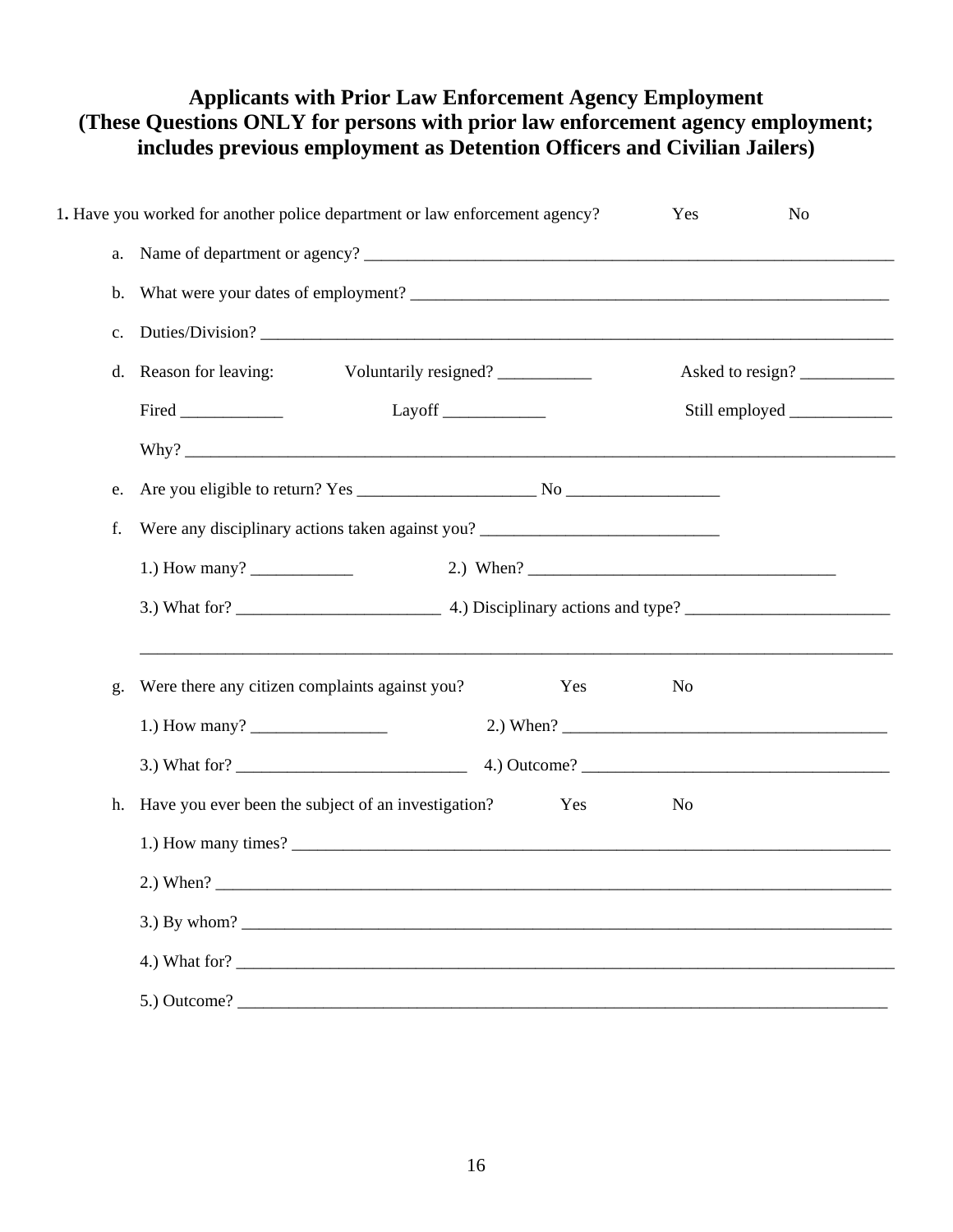|    | j. |                                                                                                          |
|----|----|----------------------------------------------------------------------------------------------------------|
|    |    |                                                                                                          |
|    |    |                                                                                                          |
|    | k. | Have you ever used, experimented with, or tried any illegal drug or substance while employed as a police |
|    |    | 1.) If yes, complete the following:                                                                      |
|    |    | <b>NAMES OF DRUG</b><br><b>LAST TIME</b><br><b>OR SUBSTANCE</b><br>(On Duty) (Off Duty)                  |
|    |    |                                                                                                          |
|    |    |                                                                                                          |
| 2. |    |                                                                                                          |
|    |    |                                                                                                          |
|    |    |                                                                                                          |
|    |    |                                                                                                          |
| 3. |    | How have you prepared yourself to be a McAllen Police Officer?                                           |
| 4. |    | Why is becoming a police officer important to you?                                                       |
|    |    |                                                                                                          |

# End of questions for applicants with prior Law Enforcement Agency Experience.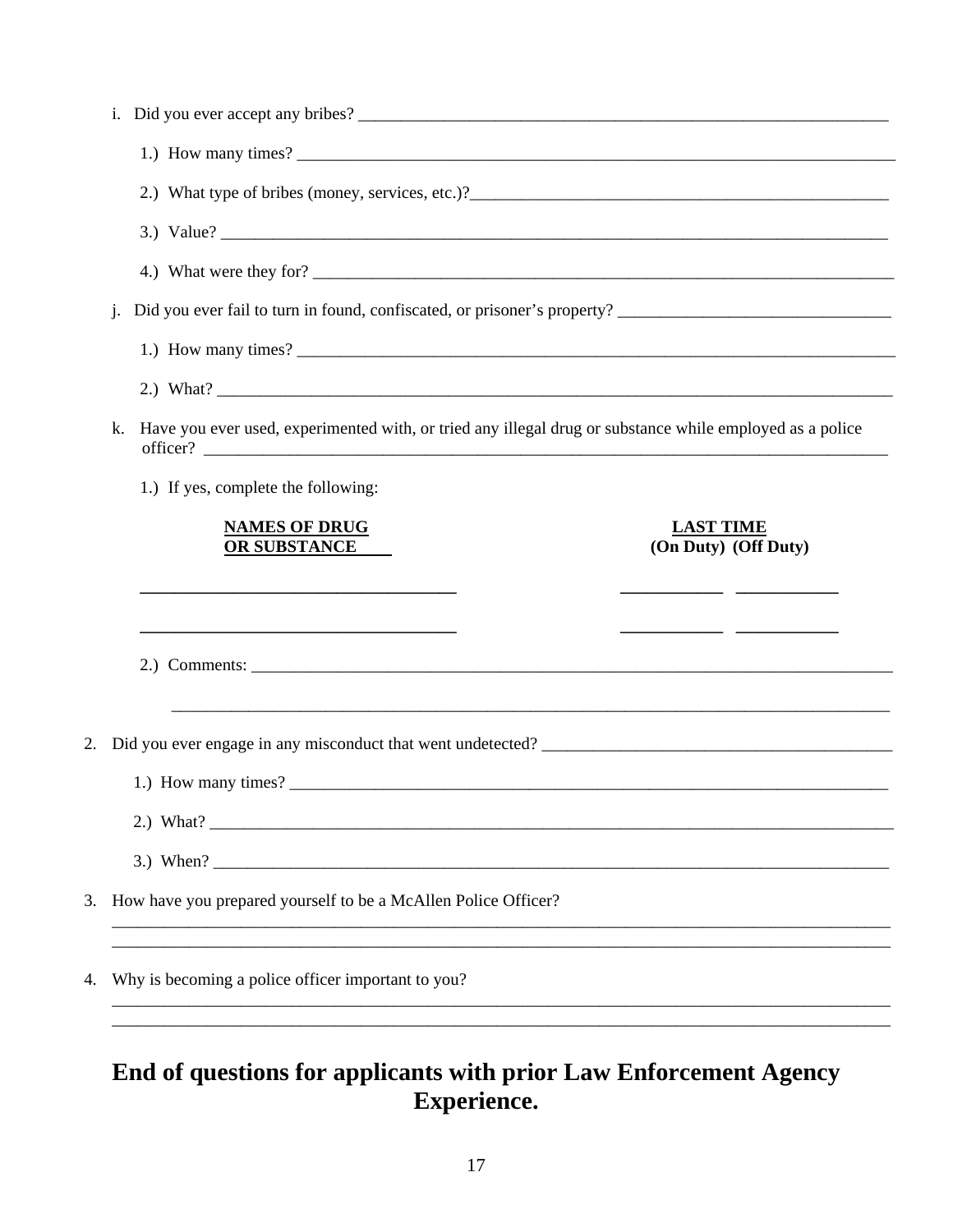# **MILITARY SERVICE**

|           |                                       |         | Have you ever been rejected by any branch of the Armed Forces?                                                          | Yes | N <sub>0</sub> |                |                                                                                                                          |
|-----------|---------------------------------------|---------|-------------------------------------------------------------------------------------------------------------------------|-----|----------------|----------------|--------------------------------------------------------------------------------------------------------------------------|
|           |                                       |         | Have you ever been a member of any branch of the U.S Armed Forces?                                                      |     | Yes            | N <sub>o</sub> |                                                                                                                          |
|           |                                       |         |                                                                                                                         |     |                |                |                                                                                                                          |
|           |                                       |         |                                                                                                                         |     |                |                |                                                                                                                          |
|           |                                       |         |                                                                                                                         |     |                |                |                                                                                                                          |
|           | Awards: (Type and Date awarded)       |         |                                                                                                                         |     |                |                |                                                                                                                          |
|           |                                       |         |                                                                                                                         |     |                |                | ,我们也不能会在这里的,我们也不能会在这里,我们也不能会在这里,我们也不能会在这里,我们也不能会在这里,我们也不能会在这里,我们也不能会在这里,我们也不能会在这里                                        |
|           |                                       |         |                                                                                                                         |     |                |                |                                                                                                                          |
|           |                                       |         |                                                                                                                         |     |                |                |                                                                                                                          |
|           | Special or General court-martial? Yes |         | N <sub>o</sub>                                                                                                          |     |                |                | While in the military service, were you ever arrested for an offense which resulted in a trial by Deck Court or Summary, |
| incident. |                                       |         | If "Yes", give date, place, law enforcing authority or type of Court or court-martial; charge and action taken for each |     |                |                |                                                                                                                          |
|           |                                       |         | <u> 1989 - Johann Harry Harry Harry Harry Harry Harry Harry Harry Harry Harry Harry Harry Harry Harry Harry Harry</u>   |     |                |                |                                                                                                                          |
|           |                                       |         | Last duty station and name of Commanding Officer: _______________________________                                       |     |                |                |                                                                                                                          |
|           |                                       |         | While in the military service, were you ever disciplined or reprimanded (Article 15, etc.)? If "Yes", explain why:      |     |                |                |                                                                                                                          |
|           |                                       |         |                                                                                                                         |     |                |                | Are you currently a member of a U.S Reserve or National State Guard Organization? ____________________________           |
|           |                                       |         |                                                                                                                         |     |                |                |                                                                                                                          |
| Are you:  | Active                                | Standby | Inactive                                                                                                                |     |                |                |                                                                                                                          |
|           |                                       |         |                                                                                                                         |     |                |                |                                                                                                                          |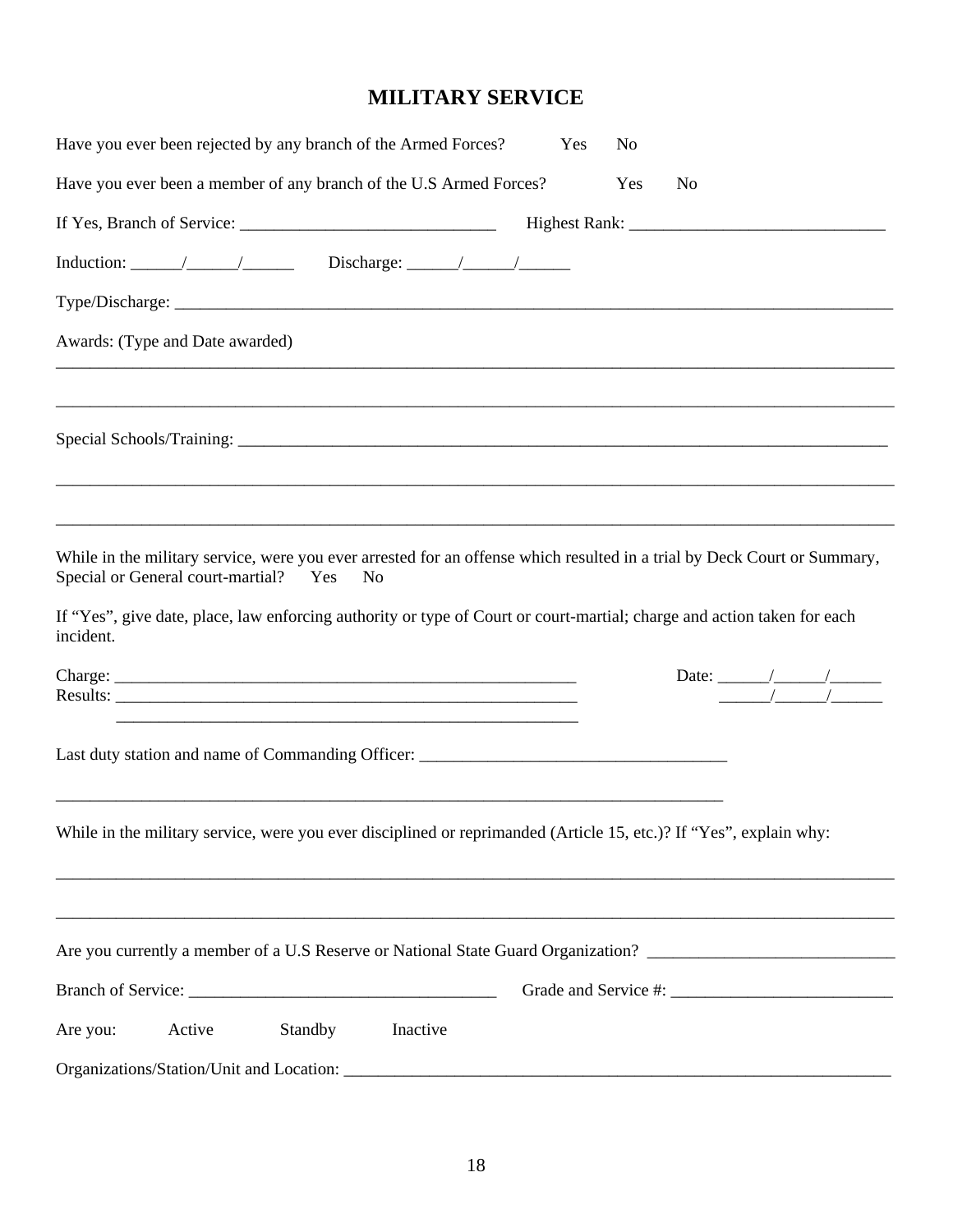## **EDUCATIONAL HISTORY**

List all high schools, colleges, technological or trade schools you have ever attended regardless of whether you graduated and/or completed the prescribed curriculum.

If you listed colleges/universities, and you did not graduate, indicate the correct number of credit hours you are credited with.

If you attended a technological or trade school, indicate your course of study and also note if you were awarded a diploma or certificate.

| <b>NAME &amp; TYPE OF SCHOOL</b><br><b>LOCATION (CITY &amp; STATE)</b> | <b>DATES ATTENDED</b><br><b>FROM:</b> | TO: | <b>DEGREE AND/OR CREDIT</b><br><b>HOURS EARNED</b> |
|------------------------------------------------------------------------|---------------------------------------|-----|----------------------------------------------------|
|                                                                        |                                       |     |                                                    |
|                                                                        |                                       |     |                                                    |
|                                                                        |                                       |     |                                                    |
|                                                                        |                                       |     |                                                    |
|                                                                        |                                       |     |                                                    |
|                                                                        |                                       |     |                                                    |

| Have you ever been expelled from any school you have attended?<br>Yes No |  |
|--------------------------------------------------------------------------|--|
|                                                                          |  |
|                                                                          |  |
| Have you ever been placed on academic probation?<br>Yes No               |  |
|                                                                          |  |
|                                                                          |  |
|                                                                          |  |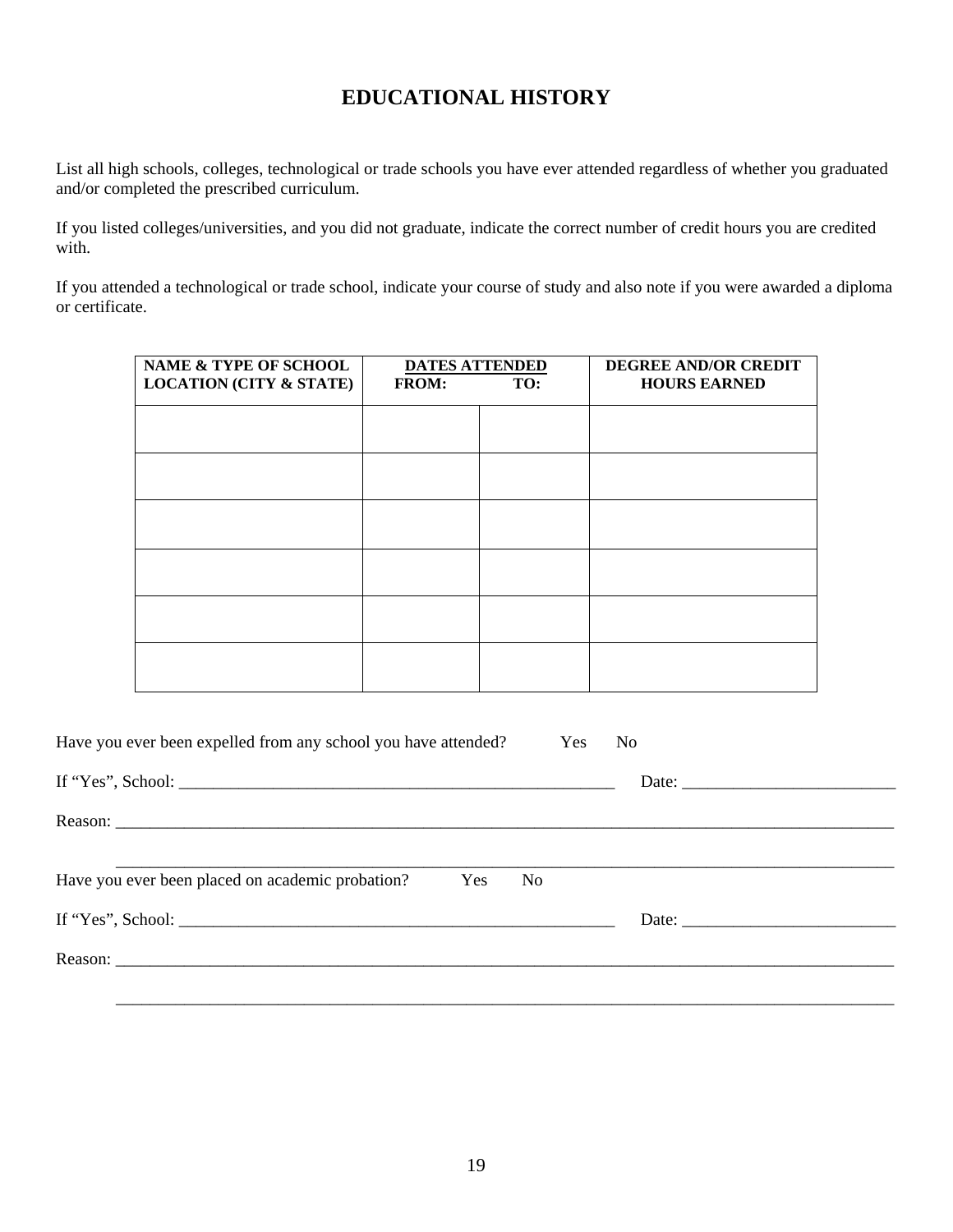### ADDITIONAL EDUCATION AND PERSONAL INFORMATION

#### **EDUCATION** (Circle Highest Grade Completed)

**High School:**  $9^{th}$   $10^{th}$   $11^{th}$   $12^{th}$ College: Fresh. Soph. Jr. Sr.

SCHOOL ACTIVITIES: CLUBS/SPORTS/ETC.

POSITIONS OF LEADERSHIP: (INDICATE POSITION/ORGANIZAITON/DATES HELD)

**COMMUNITY ACTIVITIES:** 

AWARDS/COMMENDATIONS OR SPECIAL RECOGNITION: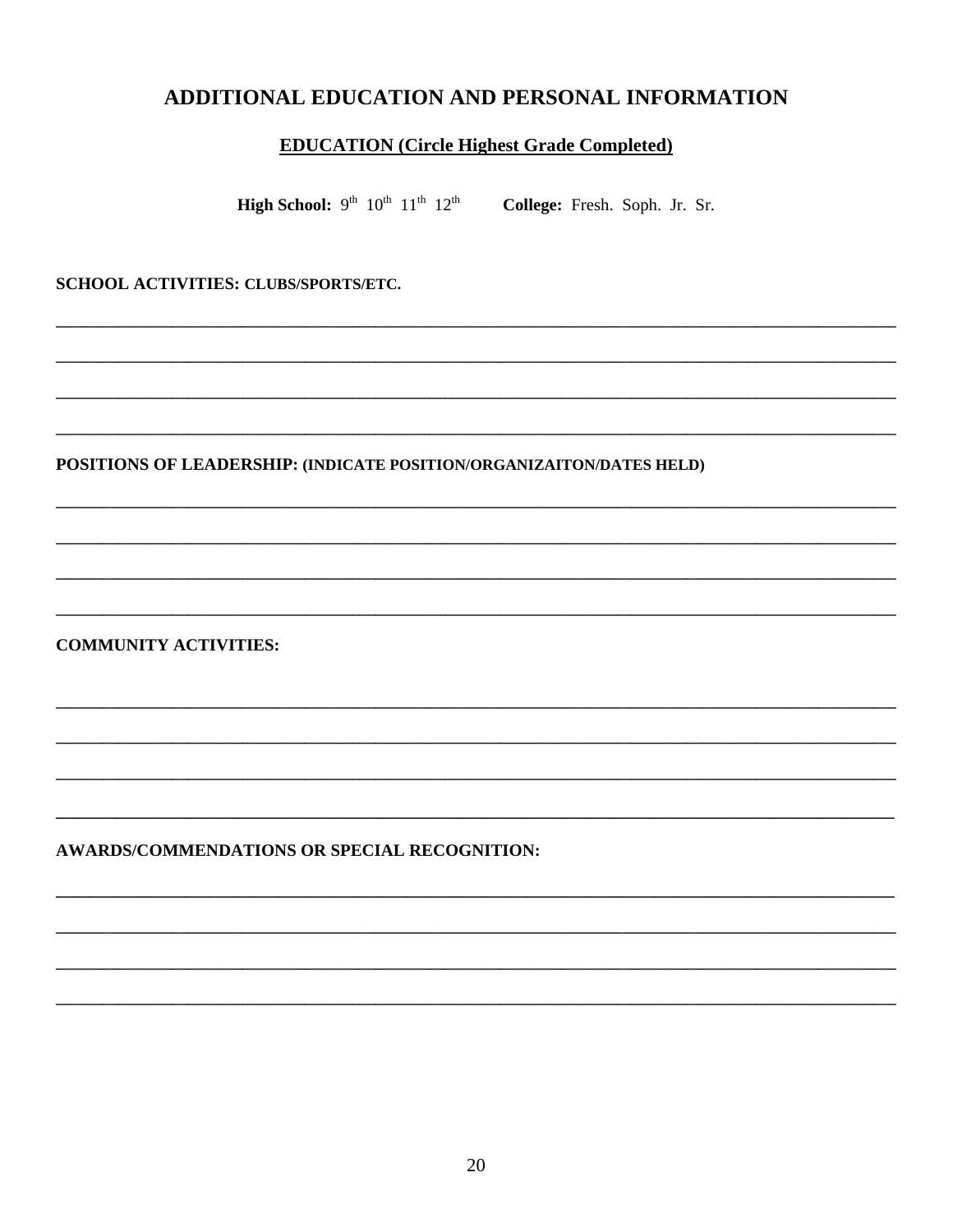### **ARREST/DETENTION**

| 1. Have you ever been arrested by police?                                                                                                                                           | Yes | N <sub>o</sub> |                             | If "Yes", explain each incident. |                                  |
|-------------------------------------------------------------------------------------------------------------------------------------------------------------------------------------|-----|----------------|-----------------------------|----------------------------------|----------------------------------|
| 2. Have you ever been placed on Court-order community supervision or probation for any<br>criminal offense? If "Yes", list dates, Court rendering judgment, and arrest information. |     |                |                             |                                  |                                  |
| 3. Have you ever been summoned into court for a criminal offense?                                                                                                                   |     |                | Yes                         | No                               | If "Yes", explain each incident. |
| 4. Have you ever committed a serious crime?                                                                                                                                         | Yes | N <sub>0</sub> |                             | If "Yes", explain each incident. |                                  |
| 5. Have you ever shoplifted merchandise?                                                                                                                                            | Yes | No             | If "Yes", explain incident. |                                  |                                  |
| 6. Have you ever committed an assault involving family violence? Yes                                                                                                                |     |                | No                          | If "Yes", explain each incident. |                                  |
|                                                                                                                                                                                     |     |                |                             |                                  |                                  |
|                                                                                                                                                                                     |     |                |                             |                                  |                                  |

# **LITIGATION**

Have you ever been involved in any type of law suit? Yes  $No$ Were you sued? Yes  $\overline{N_{0}}$ Have you ever filed bankruptcy? Yes  $No$ Has anyone ever threatened to take you to court for non-payment of a bill? Explain: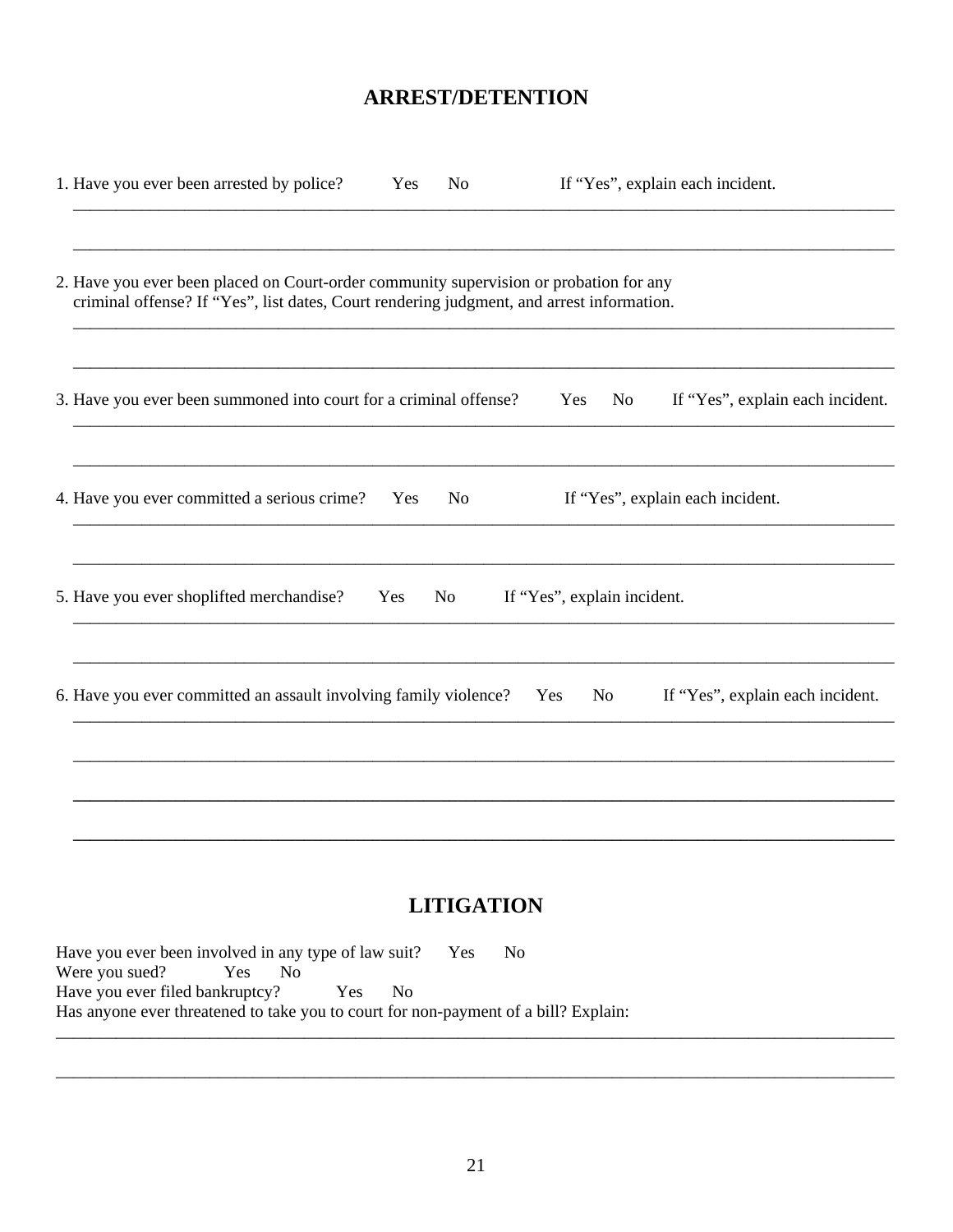# **THEFTS AND DISHONESTY**

1. Have you ever committed, been accused of, or detained for any of the following offenses as an adult or a juvenile? Please answer <u>Yes or No</u> in each area.

| Burglary<br>the contract of the contract of the contract of the contract of the contract of | Arson<br>Assault (Bodily Injury)<br><b>Credit Card Abuse</b><br>Criminal Mischief<br>Carrying a Pistol<br>Child Abuse<br>Impersonating a Police Officer | Perjury                                                                                   | Kidnapping<br>Forgery<br>Resisting Arrest<br>Robbery<br><b>Sexual Assault</b><br>Theft<br>Auto Theft |                                                                                                                            |
|---------------------------------------------------------------------------------------------|---------------------------------------------------------------------------------------------------------------------------------------------------------|-------------------------------------------------------------------------------------------|------------------------------------------------------------------------------------------------------|----------------------------------------------------------------------------------------------------------------------------|
|                                                                                             |                                                                                                                                                         |                                                                                           |                                                                                                      |                                                                                                                            |
|                                                                                             |                                                                                                                                                         |                                                                                           |                                                                                                      | 3. List below any and all cash and/or items that you have ever stolen. This includes any individual, employment, business, |
| store, etc.                                                                                 |                                                                                                                                                         |                                                                                           |                                                                                                      |                                                                                                                            |
| <b>ITEM</b>                                                                                 | <b>QUANTITY</b>                                                                                                                                         | <b>WHEN</b><br>(MONTH/YEAR)<br><u> 1990 - Jan James James, martin amerikan (h. 1980).</u> | <b>VALUE</b>                                                                                         | <b>FROM WHOM</b>                                                                                                           |
|                                                                                             |                                                                                                                                                         |                                                                                           |                                                                                                      |                                                                                                                            |
| 4. Have you ever changed price tags?                                                        | Yes                                                                                                                                                     | N <sub>o</sub>                                                                            |                                                                                                      | If "Yes", complete the below for each incident:                                                                            |
| <b>ITEM</b>                                                                                 | <b>QUANTITY</b>                                                                                                                                         | <b>WHEN</b><br>(MONTH/YEAR)                                                               | <b>VALUE</b>                                                                                         | <b>FROM WHOM</b>                                                                                                           |
|                                                                                             |                                                                                                                                                         |                                                                                           |                                                                                                      |                                                                                                                            |
|                                                                                             |                                                                                                                                                         |                                                                                           |                                                                                                      |                                                                                                                            |
|                                                                                             |                                                                                                                                                         |                                                                                           |                                                                                                      |                                                                                                                            |

\_\_\_\_\_\_\_\_\_\_\_\_\_\_\_\_\_\_\_\_\_\_\_\_\_\_\_\_\_\_\_\_\_\_\_\_\_\_\_\_\_\_\_\_\_\_\_\_\_\_\_\_\_\_\_\_\_\_\_\_\_\_\_\_\_\_\_\_\_\_\_\_\_\_\_\_\_\_\_\_\_\_\_\_\_\_\_\_\_\_\_\_\_\_\_\_\_\_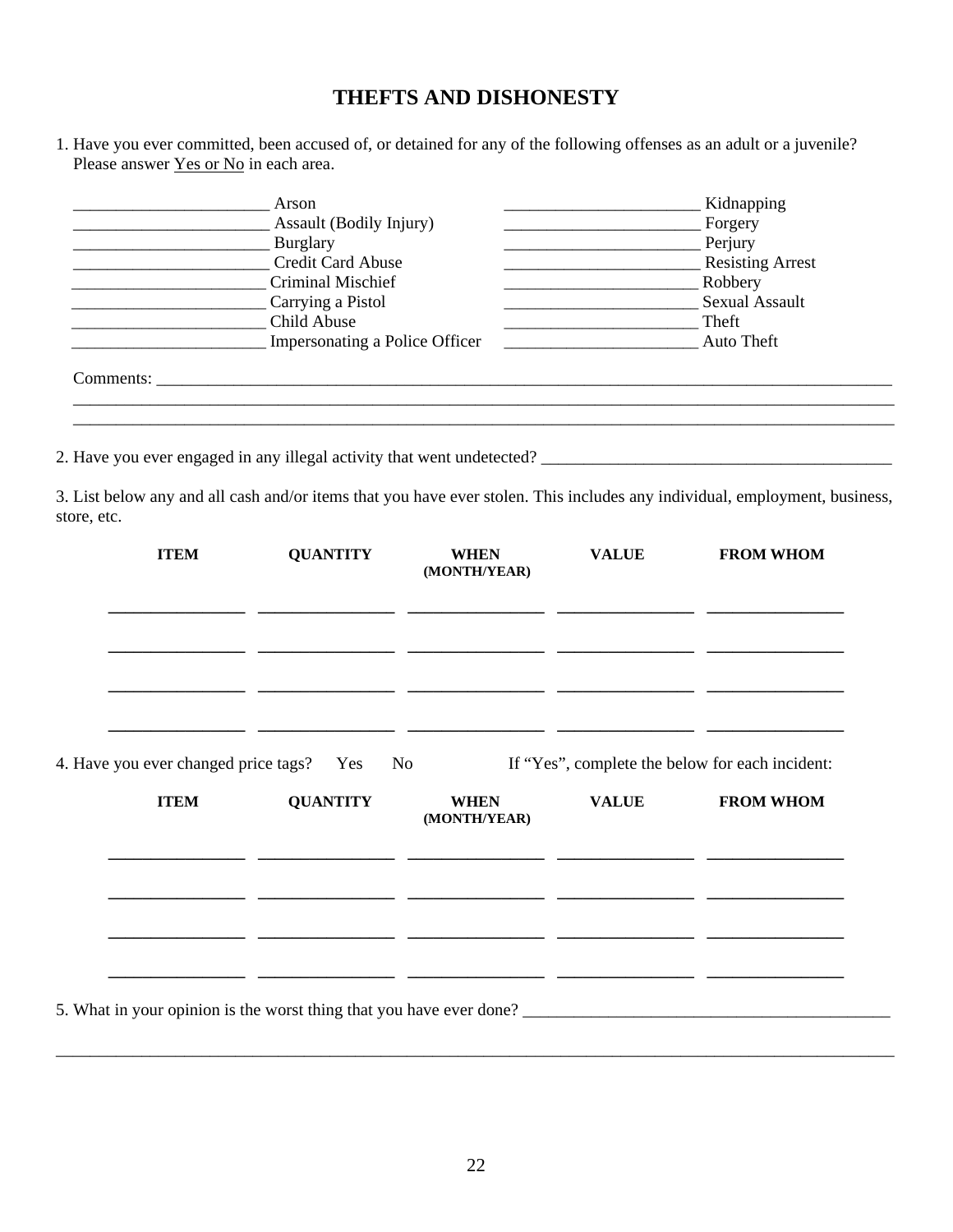# **DRIVING RECORD**

| Have you ever had your driver's license suspended? ______________________________ If "Yes":                             |                           |                    |       |
|-------------------------------------------------------------------------------------------------------------------------|---------------------------|--------------------|-------|
| <b>Date of Suspension</b>                                                                                               | <b>Type of Suspension</b> | <b>Date Lifted</b> |       |
|                                                                                                                         |                           |                    |       |
| Have you ever had your driver's license placed on probation for receiving an excessive number of traffic violations?    |                           |                    |       |
| Have you ever had a hearing for Probation/Suspension of your driver's license? _______________________________          |                           |                    |       |
|                                                                                                                         |                           |                    |       |
| Have you ever had your insurance revoked due to the number of traffic citations you have received?                      |                           |                    |       |
| Have you ever knowingly driven a motor vehicle after driver's license was suspended, or after it had been revoked?      |                           |                    |       |
| Do you have a valid driver's license in more than one state? If "Yes", list the state(s) and drivers license number(s). |                           |                    |       |
| ,我们也不能在这里的,我们也不能在这里的,我们也不能不能不能不能不能不能不能不能不能不能不能不能。""我们的人们也不能不能不能不能不能不能不能不能不能不能不能不能                                       |                           |                    |       |
|                                                                                                                         |                           |                    |       |
|                                                                                                                         |                           |                    |       |
| Have you ever been involved in an accident, as the driver, after you have been drinking an alcoholic beverage?          |                           |                    |       |
|                                                                                                                         |                           |                    |       |
|                                                                                                                         |                           |                    |       |
| $\overline{\text{(Street)}}$                                                                                            | $\overline{(City)}$       | (State)            | (Zip) |
|                                                                                                                         |                           |                    |       |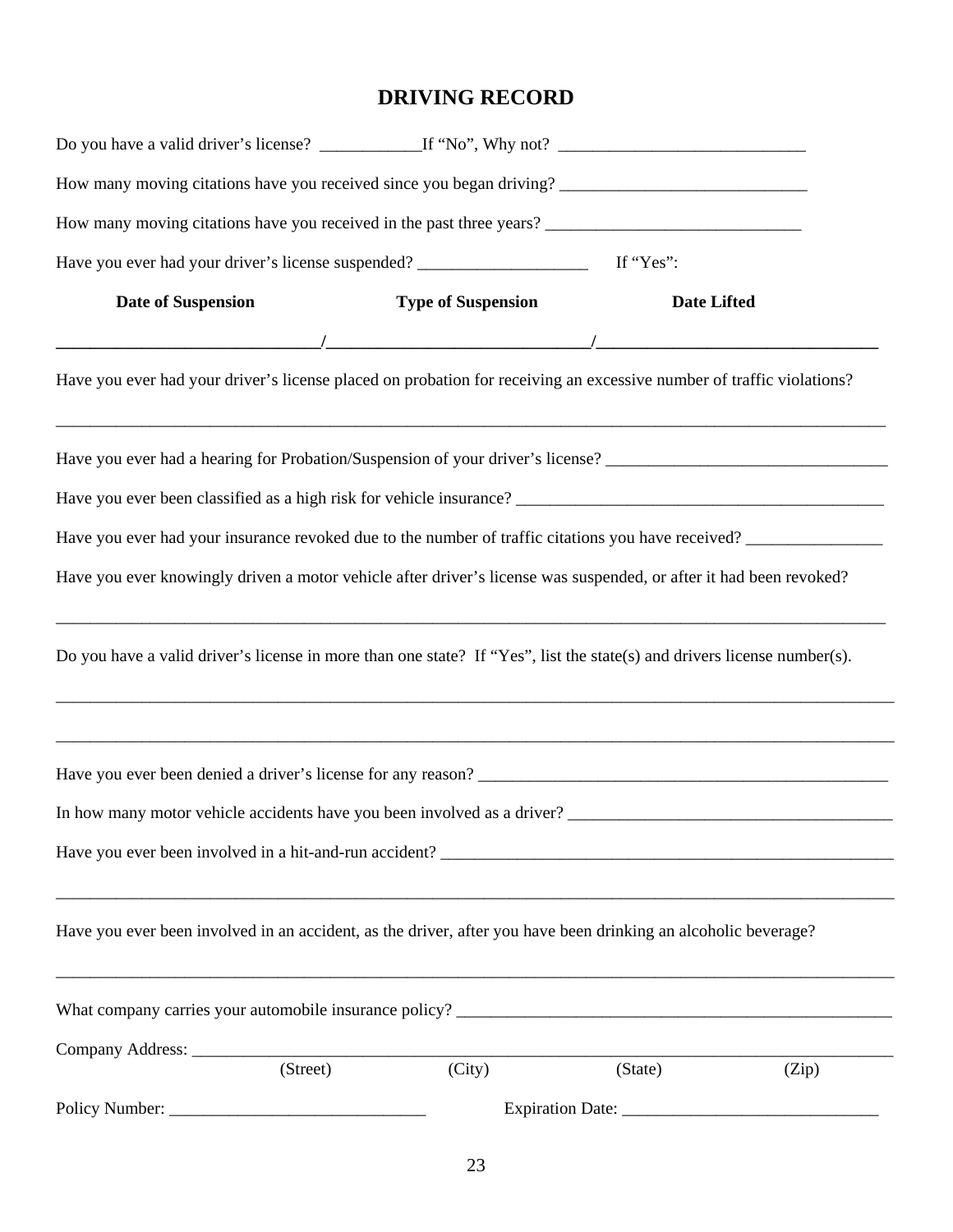#### **LIST OF ALL TRAFFIC CITATIONS YOU HAVE RECEIVED (LIFETIME)**

| <b>DATE RECEIVED</b> | <b>TYPE OF VIOLATION</b> | <b>ISSUING AGENCY</b> | <b>DISPOSITION</b> |
|----------------------|--------------------------|-----------------------|--------------------|
|                      |                          |                       |                    |
|                      |                          |                       |                    |
|                      |                          |                       |                    |
|                      |                          |                       |                    |
|                      |                          |                       |                    |
|                      |                          |                       |                    |
|                      |                          |                       |                    |
|                      |                          |                       |                    |
|                      |                          |                       |                    |
|                      |                          |                       |                    |

#### **LIST ALL MOTOR VEHICLE ACCIDENTS YOU HAVE BEEN INVOLVED IN AS A DRIVER (LIFETIME)**

| <b>DATE</b> | <b>LOCATION</b> | <b>BRIEF DESCRIPTION</b> |
|-------------|-----------------|--------------------------|
|             |                 |                          |
|             |                 |                          |
|             |                 |                          |
|             |                 |                          |
|             |                 |                          |
|             |                 |                          |
|             |                 |                          |
|             |                 |                          |
|             |                 |                          |
|             |                 |                          |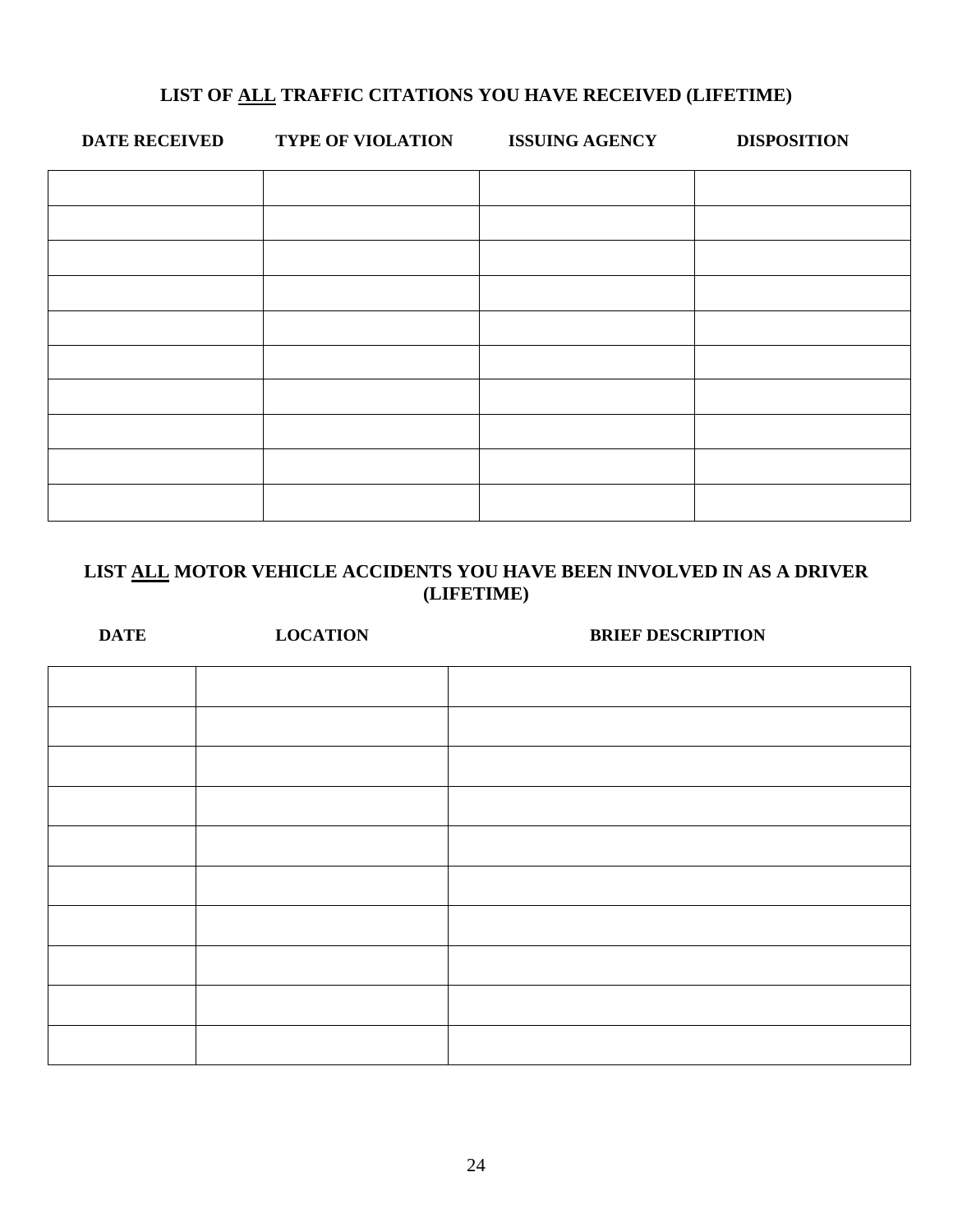# **MARITAL AND FAMILY HISTORY**

## **Check your current status.**

|                      |                                  |  |  |                        | Widowed ______ |  |  |
|----------------------|----------------------------------|--|--|------------------------|----------------|--|--|
|                      |                                  |  |  |                        |                |  |  |
| If you are engaged:  |                                  |  |  |                        |                |  |  |
|                      |                                  |  |  |                        |                |  |  |
|                      |                                  |  |  | $Telephone # Home: \_$ |                |  |  |
|                      | If you are Married or Separated: |  |  |                        |                |  |  |
|                      |                                  |  |  |                        |                |  |  |
|                      |                                  |  |  |                        |                |  |  |
| If you are Divorced: |                                  |  |  |                        |                |  |  |
|                      |                                  |  |  |                        |                |  |  |
|                      |                                  |  |  |                        |                |  |  |
|                      |                                  |  |  |                        |                |  |  |
|                      |                                  |  |  |                        |                |  |  |
| If you are Widowed:  |                                  |  |  |                        |                |  |  |
|                      |                                  |  |  | Date of Death:         |                |  |  |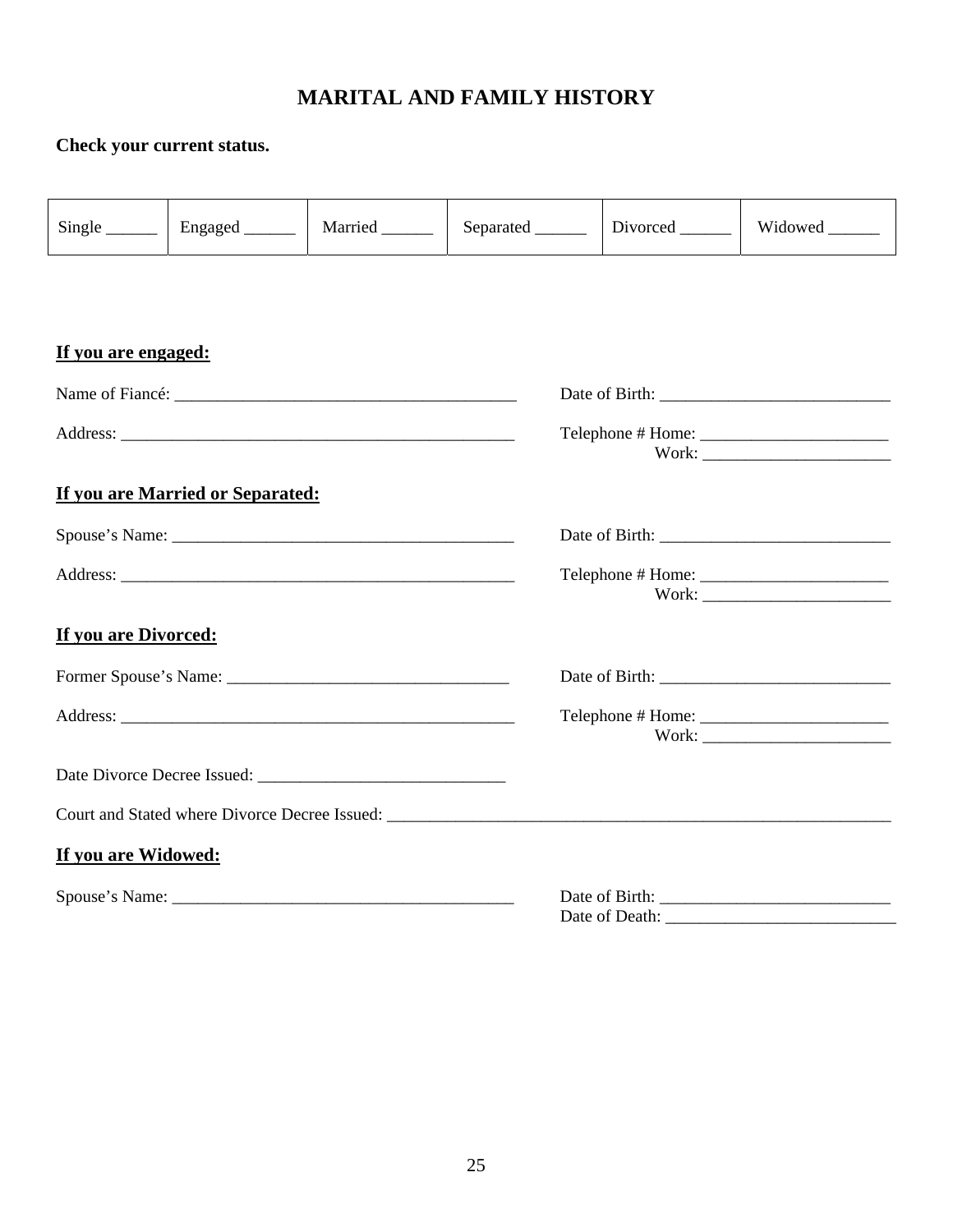# **FAMILY STATUS AND SEX**

| 1. How many times have you been married?                                                                                                                                                                                |  |  |  |  |  |  |
|-------------------------------------------------------------------------------------------------------------------------------------------------------------------------------------------------------------------------|--|--|--|--|--|--|
| 2. Current status?                                                                                                                                                                                                      |  |  |  |  |  |  |
|                                                                                                                                                                                                                         |  |  |  |  |  |  |
|                                                                                                                                                                                                                         |  |  |  |  |  |  |
|                                                                                                                                                                                                                         |  |  |  |  |  |  |
| a. Who has custody of the children?                                                                                                                                                                                     |  |  |  |  |  |  |
|                                                                                                                                                                                                                         |  |  |  |  |  |  |
|                                                                                                                                                                                                                         |  |  |  |  |  |  |
|                                                                                                                                                                                                                         |  |  |  |  |  |  |
|                                                                                                                                                                                                                         |  |  |  |  |  |  |
| 6. As an adult, have you ever committed any <b>unlawful</b> sexual act for which you might be blackmailed or which<br>could be an embarrassment to this department? (Excluding activities between you and your spouse). |  |  |  |  |  |  |
|                                                                                                                                                                                                                         |  |  |  |  |  |  |
|                                                                                                                                                                                                                         |  |  |  |  |  |  |
|                                                                                                                                                                                                                         |  |  |  |  |  |  |
|                                                                                                                                                                                                                         |  |  |  |  |  |  |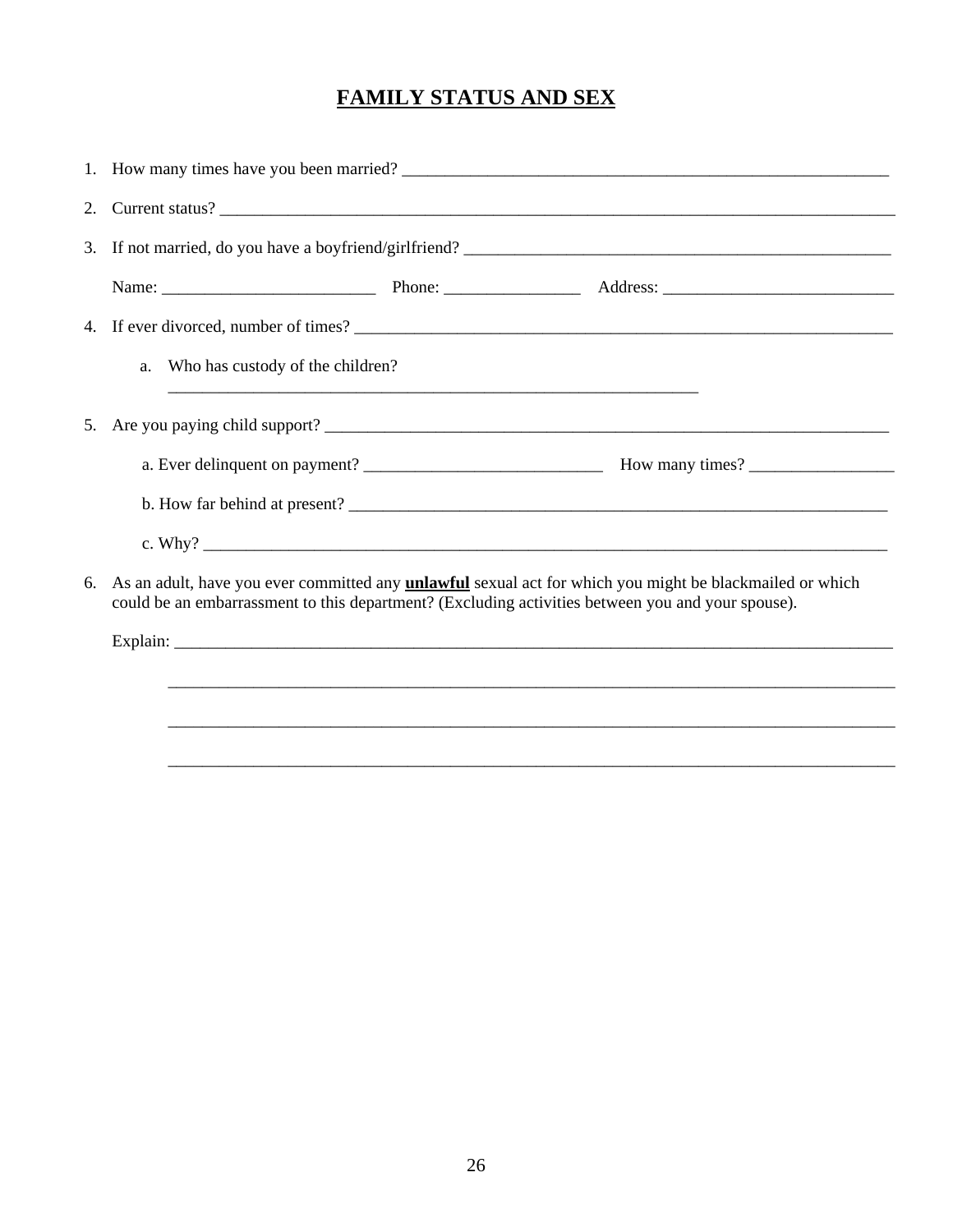#### **LIST ALL YOUR CHILDREN (YOURS OR YOUR SPOUSE'S, including Natural/Step/Adopted/Foster):**

| <b>CHILD'S FULL NAME</b> | <b>BIRTH DATE</b> | <b>RELATIONSHIP</b> | <b>COMPLETE ADDRESS</b> |
|--------------------------|-------------------|---------------------|-------------------------|
|                          |                   |                     |                         |
|                          |                   |                     |                         |
|                          |                   |                     |                         |
|                          |                   |                     |                         |
|                          |                   |                     |                         |
|                          |                   |                     |                         |
|                          |                   |                     |                         |
|                          |                   |                     |                         |

**LIST OTHER FAMILY MEMBER (Including those related by marriage). IF DECEASED, INDICATE THE YEAR OF DEATH. (Step/Natural/In-Laws, Mother, Father, Brothers, Sisters).** 

| <b>NAME</b> | <b>BIRTH DATE RELATIONSHIP</b> | <b>OCCUPATION</b> | <b>COMPLETE ADDRESS</b> |
|-------------|--------------------------------|-------------------|-------------------------|
|             |                                |                   |                         |
|             |                                |                   |                         |
|             |                                |                   |                         |
|             |                                |                   |                         |
|             |                                |                   |                         |
|             |                                |                   |                         |
|             |                                |                   |                         |
|             |                                |                   |                         |
|             |                                |                   |                         |
|             |                                |                   |                         |
|             |                                |                   |                         |
|             |                                |                   |                         |
|             |                                |                   |                         |
|             |                                |                   |                         |
|             |                                |                   |                         |
|             |                                |                   |                         |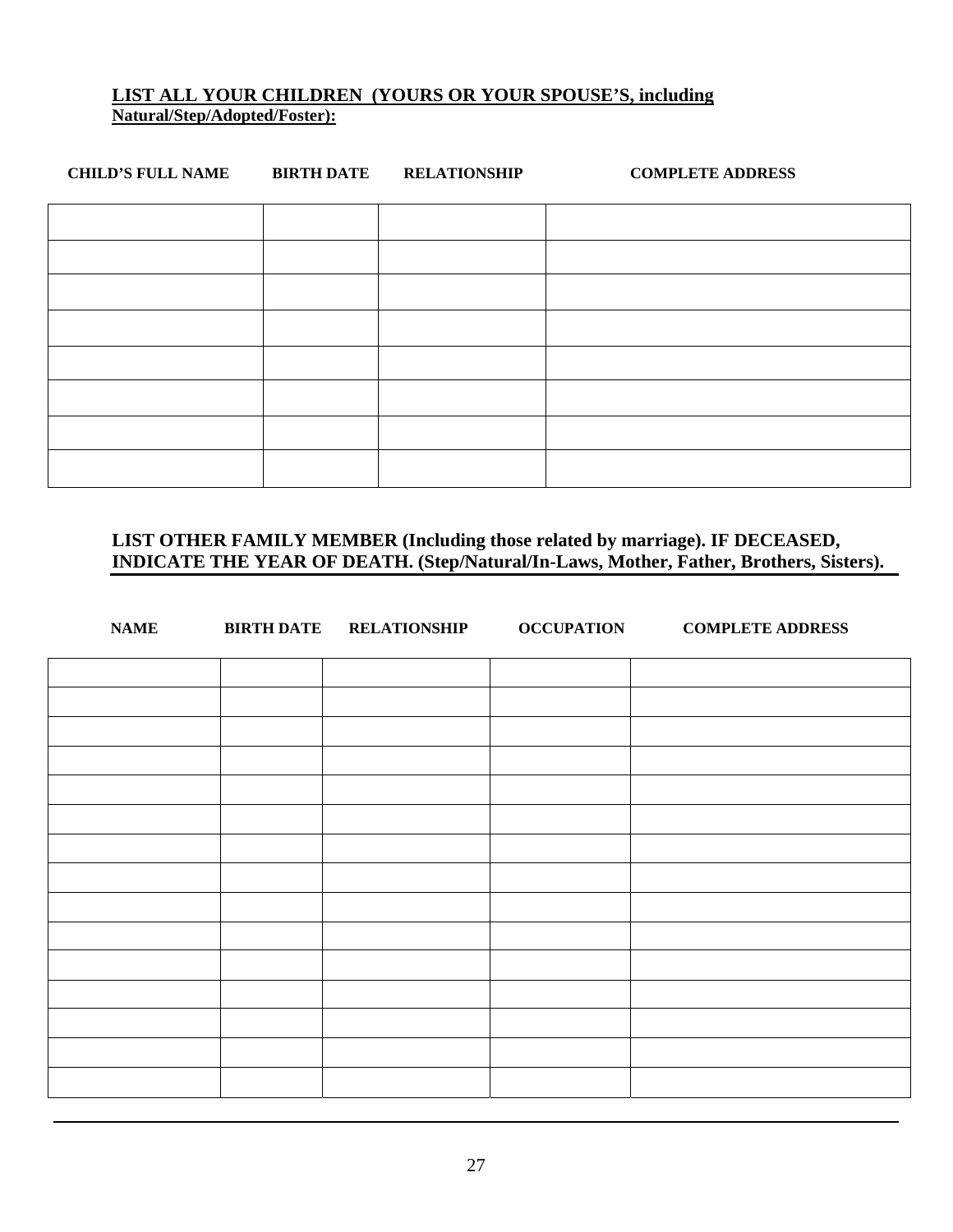#### **IF YOU CURRENTLY RESIDE WITH ANY PERSON(S) OTHER THAN FAMILY MEMBERS, LIST:**

| <b>NAME</b> | <b>BIRTH DATE</b> | <b>OCCUPATION/WORK</b> | <b>LENGTH OF TIME TOGETHER</b> |
|-------------|-------------------|------------------------|--------------------------------|
|             |                   |                        |                                |
|             |                   |                        |                                |
|             |                   |                        |                                |

#### **FINANCIAL HISTORY**

| What is your present salary or wages?                                |      |            | (Yearly-Gross) |
|----------------------------------------------------------------------|------|------------|----------------|
|                                                                      |      |            | (Yearly-Gross) |
|                                                                      |      | Job Title: |                |
|                                                                      |      |            |                |
| Spouse's Business Phone #: $\_\_\_\_\_\_\_\_\_\_\_\_\_\_\_\_\_\_\_\$ | Ext: |            |                |
| Hours/Day/Worked:                                                    |      |            |                |

#### **LIST ANY OTHER INCOME FROM ANY OTHER SOURCE, OTHER THAN YOUR PRINCIPAL OCCUPATION (EXCLUDING YOUR SPOUSE'S INCOME).**

| <b>SOURCE</b>                               |    | <b>AMOUNT</b> | <b>FREQUENCY</b>                                           |
|---------------------------------------------|----|---------------|------------------------------------------------------------|
|                                             | \$ |               |                                                            |
|                                             | \$ |               |                                                            |
|                                             | \$ |               |                                                            |
| Do you own any real estate? Yes No Value \$ |    |               | Do you own any bonds, Government or other? Yes No Value \$ |
|                                             |    |               | Do you own any corporate stock? Yes No Value \$            |
|                                             |    |               | Current Balance \$                                         |
|                                             |    |               |                                                            |
|                                             |    |               | Current Balance \$                                         |
|                                             |    |               |                                                            |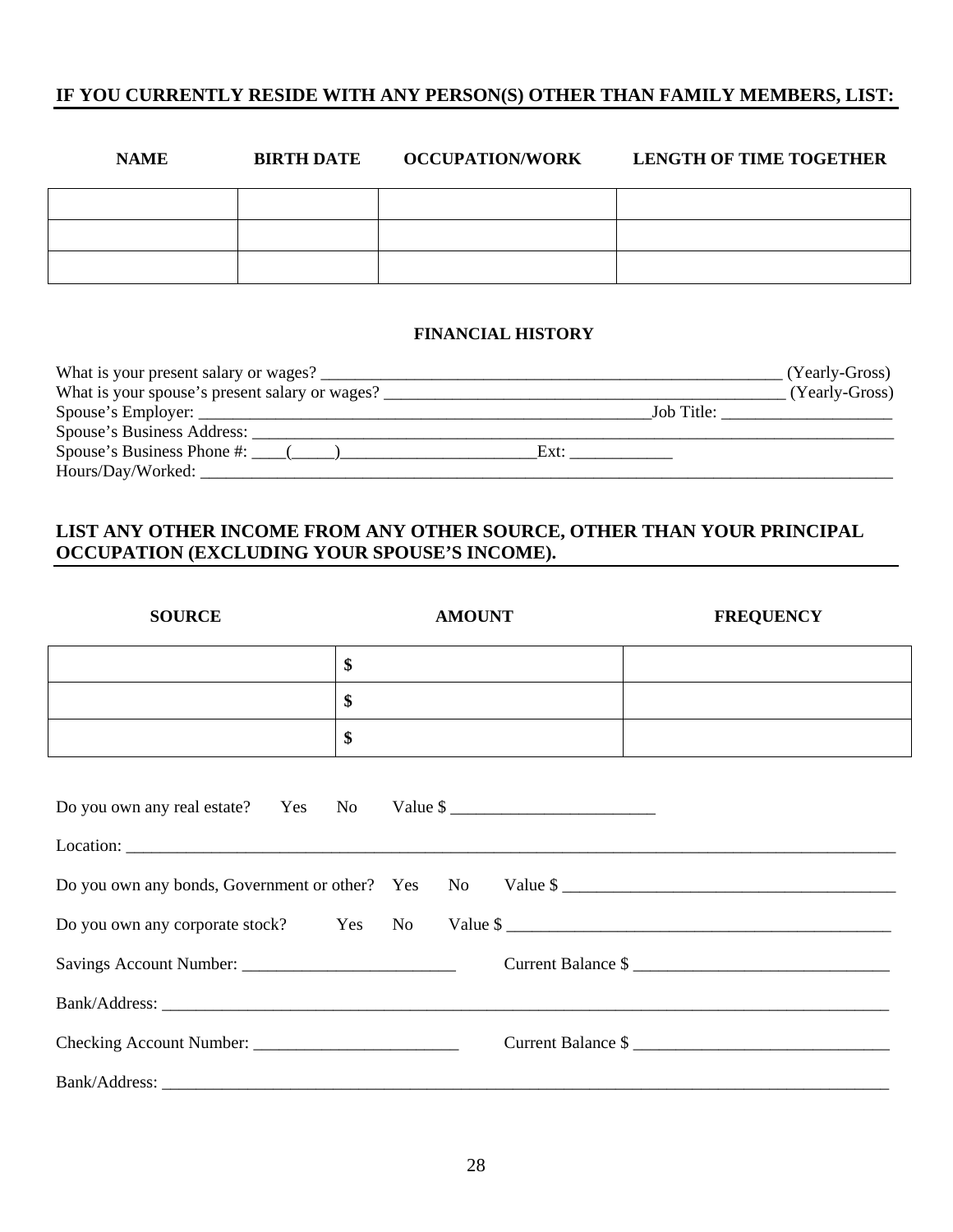### **FINANCIAL OBLIGATIONS**

#### **PLEASE PROVIDE THE NAMES AND ADDRESSES OF THE INDIVIDUALS, COMPANIES, OR OTHERS TO WHOM YOU OWE OR REGULARLY PAY MONEY, AND THE AMOUNT OF YOUR DEBT OR PAYMENT. INCLUDE RENT, MORTGAGES, VEHICLE PAYMENTS, CHARGE ACCOUNTS, CREDIT CARDS, LOANS, CHILD SUPPORT PAYMENTS, AND ANY OTHER DEBTS OR PAYMENTS FROM WHICH YOU ARE RESPONSIBLE. ALSO INCLUDE DEBTS INCURRED BY YOUR SPOUSE, AND CREDIT CARDS THAT DO NOT HAVE AN OUTSTANDING BALANCE.**

| $\mathbf{NAME}$<br><b>ADDRESS OF CREDITORS</b> | <b>ACCOUNT#</b> | <b>BALANCE</b> | <b>PAYMENT</b> | <b>PAST DUE?</b> |
|------------------------------------------------|-----------------|----------------|----------------|------------------|
|                                                |                 |                |                |                  |
|                                                |                 |                |                |                  |
|                                                |                 |                |                |                  |
|                                                |                 |                |                |                  |
|                                                |                 |                |                |                  |
|                                                |                 |                |                |                  |
|                                                |                 |                |                |                  |
|                                                |                 |                |                |                  |
|                                                |                 |                |                |                  |
|                                                |                 |                |                |                  |
|                                                |                 |                |                |                  |
|                                                |                 |                |                |                  |
|                                                |                 |                |                |                  |
|                                                |                 |                |                |                  |
|                                                |                 |                |                |                  |

TOTALS:  $\qquad \qquad \$$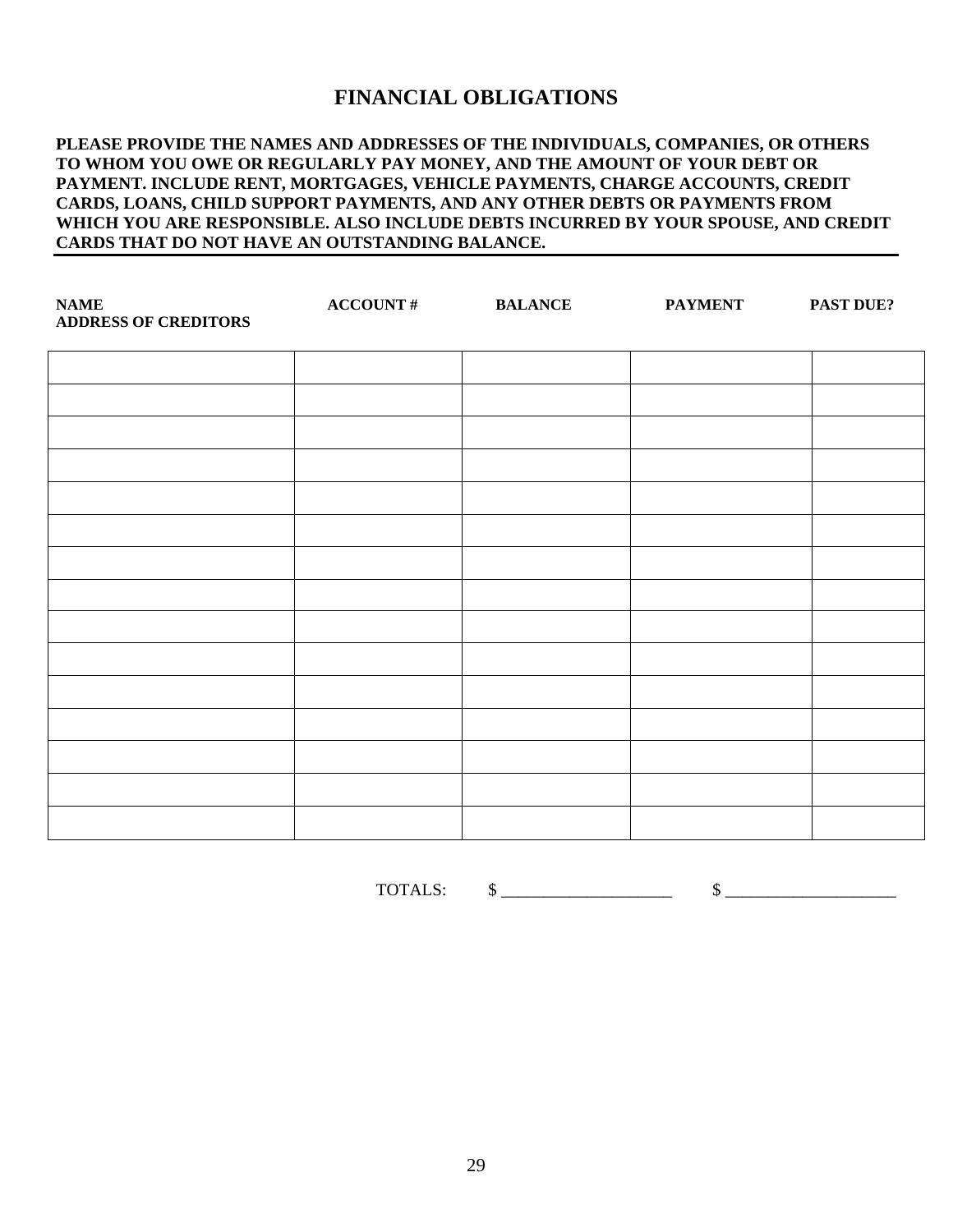# **CRIMINAL ACTIVITY – ILLEGAL DRUGS/POSSESSION**

It is important that the Department be aware of your past and current illegal drug usage

Let's discuss what we mean by drug usage. By usage we mean the ingestion of drugs into your system. Ingestion is defined as, but not limited to; snort, sniff, inject (needle), smoke, puff, toke, oral (by pill, tab, tasting, or mixed with food or drink), or absorbed into the body by any means. Each separate instance of usage, regardless of quantity consumed, constitutes "one time used".

We are also interested in identifying exactly when you used a drug. You will be given an opportunity to explain the first date that you used each drug, and the last time you used each drug.

You must also explain how you used the drug. If the drug was smoked, snorted, injected, eaten or used in any other manner, you must explain how it was used.

When asked to give the maximum number of times that you used the drug, you must give the **ABSOLUTE MAXIMUM NUMBER OF TIMES YOU USED THE DRUG.** For instance, if you have snorted cocaine six times, and you state that you used cocaine five times, you will be deceptive. Likewise, if you are not sure how many times you used a drug, such as marijuana, then stated the absolute maximum number of times you could have used the drug.

On the following chart, explain if you have used each of the drugs mentioned, the first time (year) you used the drug, the last time (month and year) you used the drug, the maximum number of times you used the drug, and how you used the drug.

If you have never used the particular drug, then check the appropriate **NEVER** area.

Please list only drugs not prescribed to you that you have used. Prescription drugs of another person's, even though legally prescribed, that you used should be listed.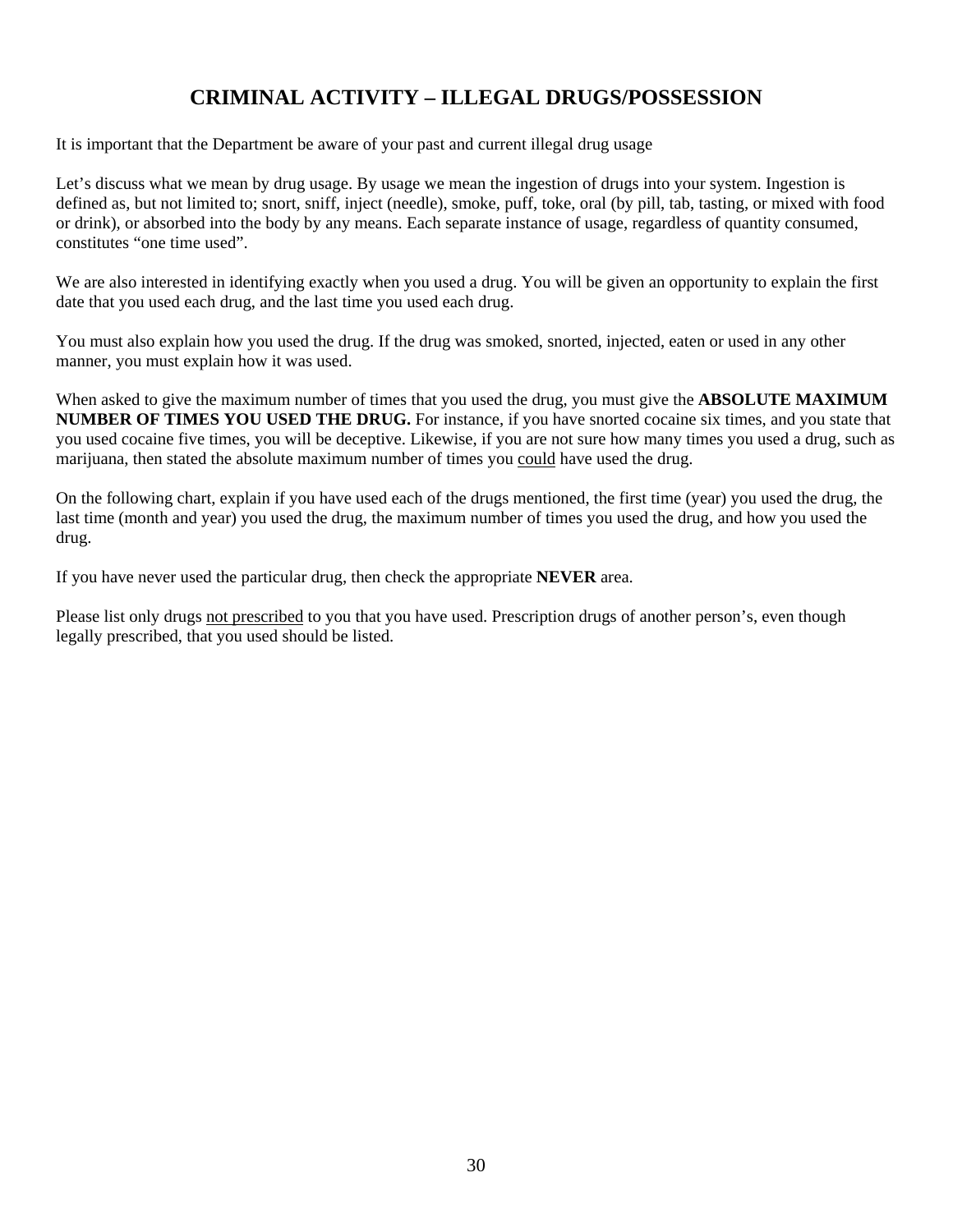| <b>DRUG</b>                                          | <b>FIRST</b><br><b>TIME USED</b> | <b>LAST</b><br><b>TIME USED</b> | <b>MAXIMUM</b><br><b>TIMES USED</b> | <b>HOW USED</b> | <b>NEVER</b> |
|------------------------------------------------------|----------------------------------|---------------------------------|-------------------------------------|-----------------|--------------|
| Marijuana                                            |                                  |                                 |                                     |                 |              |
| <b>PCP</b>                                           |                                  |                                 |                                     |                 |              |
| <b>Angel Dust</b>                                    |                                  |                                 |                                     |                 |              |
| <b>LSD</b>                                           |                                  |                                 |                                     |                 |              |
| Peyote                                               |                                  |                                 |                                     |                 |              |
| <b>Mescaline</b>                                     |                                  |                                 |                                     |                 |              |
| Heroin                                               |                                  |                                 |                                     |                 |              |
| Cocaine                                              |                                  |                                 |                                     |                 |              |
| <b>Quaaludes</b>                                     |                                  |                                 |                                     |                 |              |
| <b>Downers</b>                                       |                                  |                                 |                                     |                 |              |
| <b>Tranquilizers</b>                                 |                                  |                                 |                                     |                 |              |
| Amphetamines/<br>$\bf Methods$<br><b>Speed/Crank</b> |                                  |                                 |                                     |                 |              |
| <b>Biphetamine</b>                                   |                                  |                                 |                                     |                 |              |
| <b>Ecstasy/XTC</b> Ice                               |                                  |                                 |                                     |                 |              |
| <b>Preludin</b>                                      |                                  |                                 |                                     |                 |              |
| <b>Dilaudid</b>                                      |                                  |                                 |                                     |                 |              |
| <b>Talwin/PBZ</b>                                    |                                  |                                 |                                     |                 |              |
| <b>Inhalants</b><br>(glue/paint)                     |                                  |                                 |                                     |                 |              |
| <b>Mushrooms</b><br>(Psilocybin)                     |                                  |                                 |                                     |                 |              |
| <b>Others</b>                                        |                                  |                                 |                                     |                 |              |
| <b>Designer Drugs</b>                                |                                  |                                 |                                     |                 |              |
| <b>Anabolic Steroids</b>                             |                                  |                                 |                                     |                 |              |
| Rohypnol<br>(date rape drugs)                        |                                  |                                 |                                     |                 |              |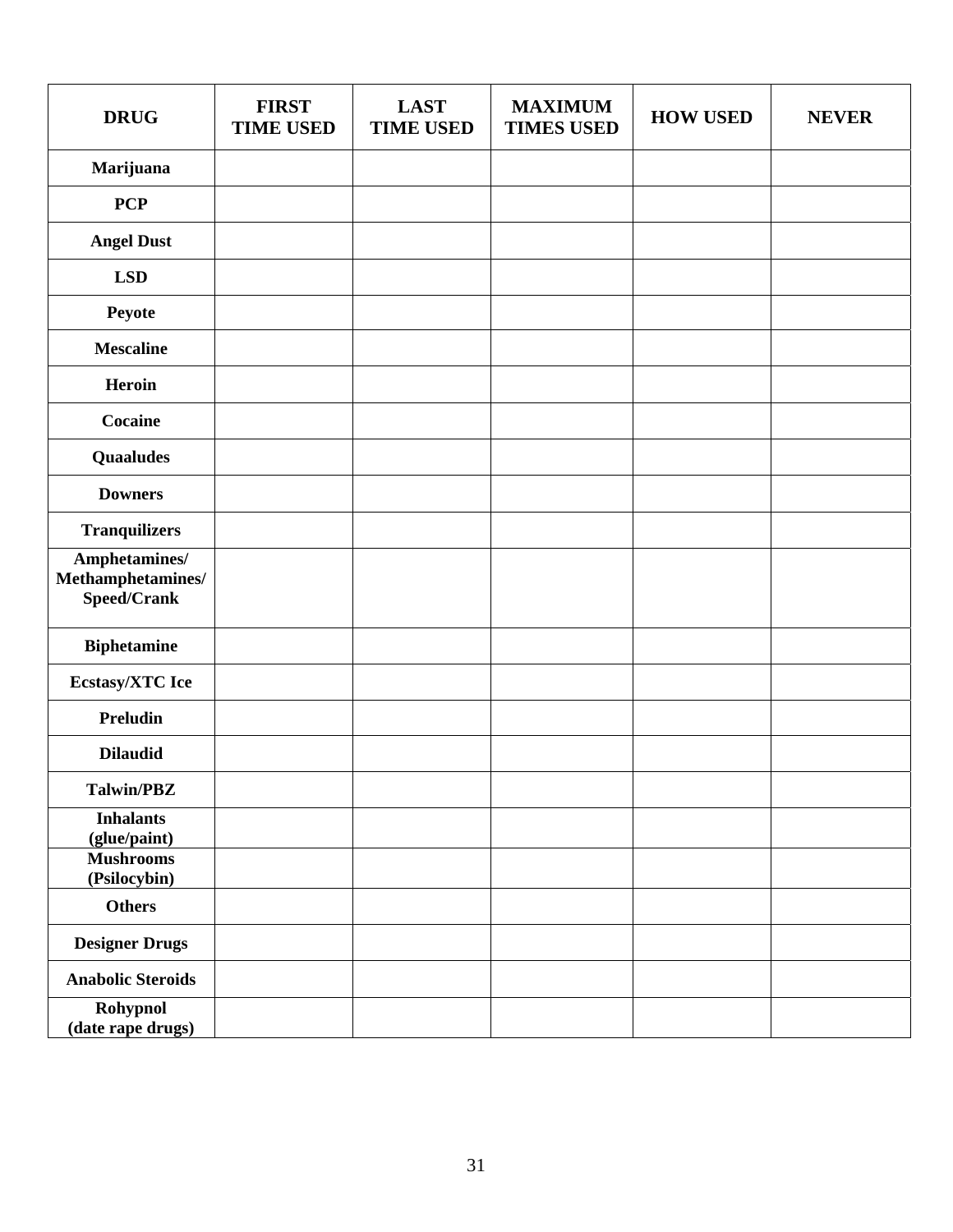| 1. As an adult, have you used the following drugs in the past 5 years?<br>Marijuana<br>Yes $( )$<br>No( )<br>Hashish<br>Yes $($ $)$<br>No( )<br>Cocaine<br>Yes $( )$<br>No( ) |  |  |  |  |  |  |  |  |
|-------------------------------------------------------------------------------------------------------------------------------------------------------------------------------|--|--|--|--|--|--|--|--|
| Have you ever had marijuana or illegal drugs in your possession: Yes () No ()<br>2.<br>Have you ever used illegal drugs at work? Yes () No ()<br>3.                           |  |  |  |  |  |  |  |  |
|                                                                                                                                                                               |  |  |  |  |  |  |  |  |
| Have you ever sold or furnished any controlled substance or illegal drug?<br>Yes<br>N <sub>0</sub>                                                                            |  |  |  |  |  |  |  |  |
|                                                                                                                                                                               |  |  |  |  |  |  |  |  |
|                                                                                                                                                                               |  |  |  |  |  |  |  |  |
| Have you abused any prescribed medication within the past five years?<br>Yes<br>N <sub>o</sub>                                                                                |  |  |  |  |  |  |  |  |
|                                                                                                                                                                               |  |  |  |  |  |  |  |  |
|                                                                                                                                                                               |  |  |  |  |  |  |  |  |
| Have you ever been involved in the manufacturing of an illegal drug?<br>Yes<br>No                                                                                             |  |  |  |  |  |  |  |  |
|                                                                                                                                                                               |  |  |  |  |  |  |  |  |
|                                                                                                                                                                               |  |  |  |  |  |  |  |  |
| Have you ever lied to a doctor about symptoms in order to get a prescription, such as Valium or a pain killer?<br>Yes<br>No                                                   |  |  |  |  |  |  |  |  |
| Do you associate with individuals who use illegal drugs, and/or abuse medications?<br>Yes<br>N <sub>o</sub>                                                                   |  |  |  |  |  |  |  |  |
| Have you ever attempted and/or succeeded in "getting high" with products such as paint, glue, gasoline, nitrous, oxide,                                                       |  |  |  |  |  |  |  |  |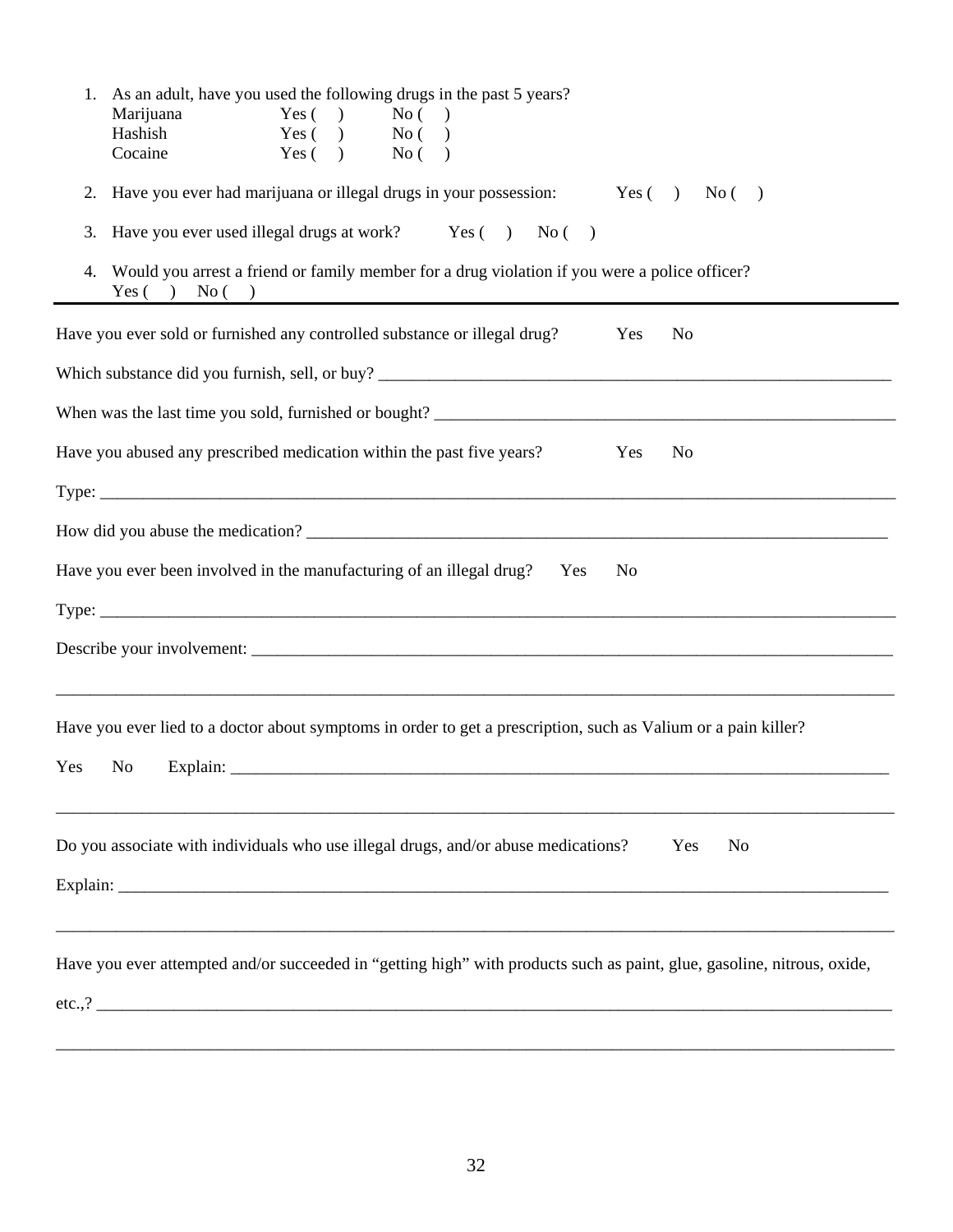# **DRINKING HABITS**

| 1. Do you drink alcoholic beverages or liquor? Yes No                                                                                                                                                                                                                                                                                                                                               |  |  |  |  |  |  |
|-----------------------------------------------------------------------------------------------------------------------------------------------------------------------------------------------------------------------------------------------------------------------------------------------------------------------------------------------------------------------------------------------------|--|--|--|--|--|--|
| 2. What do you usually drink? Beer<br>Wine $\frac{1}{\sqrt{1-\frac{1}{2}}\cdot\frac{1}{\sqrt{1-\frac{1}{2}}}}$                                                                                                                                                                                                                                                                                      |  |  |  |  |  |  |
| 3. Do you frequent any particular lounges, clubs, or taverns?                                                                                                                                                                                                                                                                                                                                       |  |  |  |  |  |  |
|                                                                                                                                                                                                                                                                                                                                                                                                     |  |  |  |  |  |  |
|                                                                                                                                                                                                                                                                                                                                                                                                     |  |  |  |  |  |  |
| b. How often do you go there? $\frac{1}{\sqrt{1-\frac{1}{2}}}\left\{ \frac{1}{2}, \frac{1}{2}, \frac{1}{2}, \frac{1}{2}, \frac{1}{2}, \frac{1}{2}, \frac{1}{2}, \frac{1}{2}, \frac{1}{2}, \frac{1}{2}, \frac{1}{2}, \frac{1}{2}, \frac{1}{2}, \frac{1}{2}, \frac{1}{2}, \frac{1}{2}, \frac{1}{2}, \frac{1}{2}, \frac{1}{2}, \frac{1}{2}, \frac{1}{2}, \frac{1}{2}, \frac{1}{2}, \frac{1}{2}, \frac$ |  |  |  |  |  |  |
|                                                                                                                                                                                                                                                                                                                                                                                                     |  |  |  |  |  |  |
|                                                                                                                                                                                                                                                                                                                                                                                                     |  |  |  |  |  |  |
|                                                                                                                                                                                                                                                                                                                                                                                                     |  |  |  |  |  |  |
|                                                                                                                                                                                                                                                                                                                                                                                                     |  |  |  |  |  |  |
|                                                                                                                                                                                                                                                                                                                                                                                                     |  |  |  |  |  |  |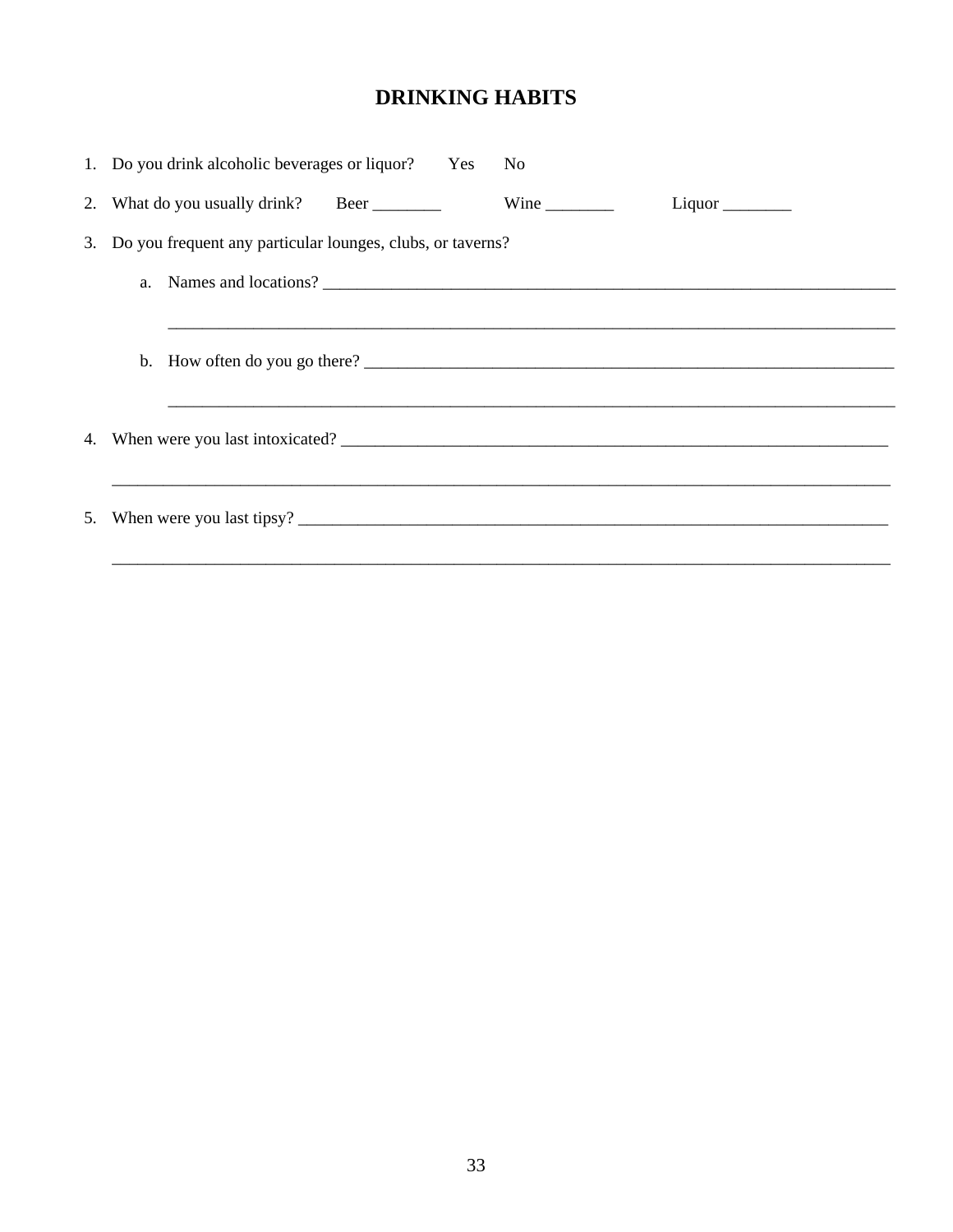# **PERSONAL REFERENCES**

| List five (5) persons that can provide current information about you; Do not list relatives.                                                                                                                                                                                                                                           |                            |
|----------------------------------------------------------------------------------------------------------------------------------------------------------------------------------------------------------------------------------------------------------------------------------------------------------------------------------------|----------------------------|
|                                                                                                                                                                                                                                                                                                                                        |                            |
|                                                                                                                                                                                                                                                                                                                                        |                            |
| Home Phone #: $\qquad \qquad$ $\qquad$ $\qquad$ $\qquad$ $\qquad$ $\qquad$ $\qquad$ $\qquad$ $\qquad$ $\qquad$ $\qquad$ $\qquad$ $\qquad$ $\qquad$ $\qquad$ $\qquad$ $\qquad$ $\qquad$ $\qquad$ $\qquad$ $\qquad$ $\qquad$ $\qquad$ $\qquad$ $\qquad$ $\qquad$ $\qquad$ $\qquad$ $\qquad$ $\qquad$ $\qquad$ $\qquad$ $\qquad$ $\qquad$ | Work Phone #: $($ $)$ $-$  |
| the control of the control of the control of the control of the control of the control of the control of the control of the control of the control of the control of the control of the control of the control of the control                                                                                                          |                            |
|                                                                                                                                                                                                                                                                                                                                        |                            |
|                                                                                                                                                                                                                                                                                                                                        |                            |
| Home Phone #: $($ $)$ $-$                                                                                                                                                                                                                                                                                                              | Work Phone #: $($ $)$ $-$  |
| the control of the control of the control of the control of the control of the control of the control of the control of the control of the control of the control of the control of the control of the control of the control                                                                                                          |                            |
|                                                                                                                                                                                                                                                                                                                                        |                            |
|                                                                                                                                                                                                                                                                                                                                        |                            |
|                                                                                                                                                                                                                                                                                                                                        | Work Phone #: $($ $)$ $ -$ |
|                                                                                                                                                                                                                                                                                                                                        |                            |
|                                                                                                                                                                                                                                                                                                                                        |                            |
|                                                                                                                                                                                                                                                                                                                                        |                            |
|                                                                                                                                                                                                                                                                                                                                        | Work Phone #: $($ $)$ $-$  |
|                                                                                                                                                                                                                                                                                                                                        |                            |
|                                                                                                                                                                                                                                                                                                                                        |                            |
|                                                                                                                                                                                                                                                                                                                                        |                            |
| Home Phone #: $($ $)$ $-$                                                                                                                                                                                                                                                                                                              | Work Phone #: $($ $)$ $-$  |
|                                                                                                                                                                                                                                                                                                                                        |                            |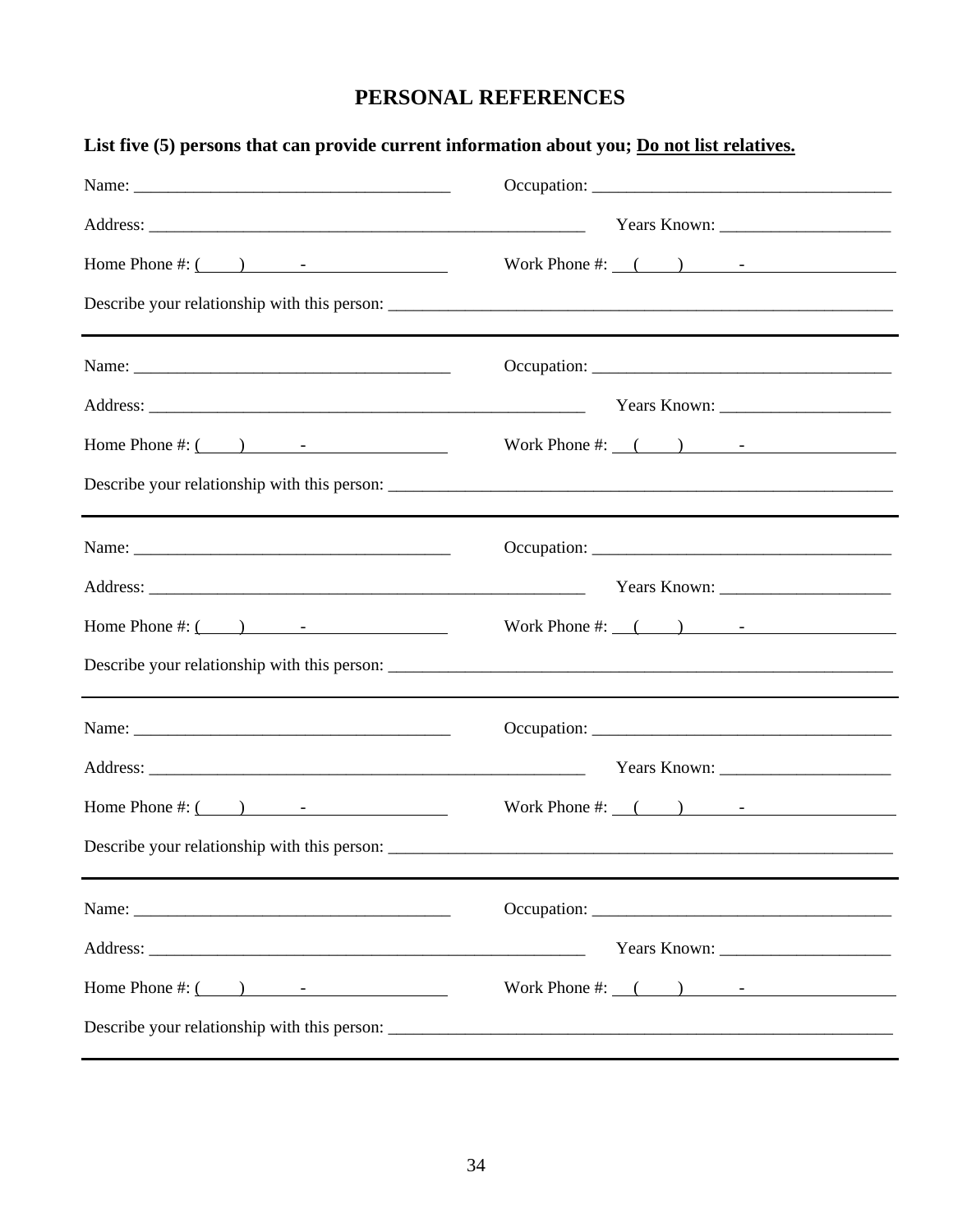## **RESIDENCES**

#### **List all addresses where you have lived during the past ten (10) years, beginning with present address (list by month and year).**

| <b>FROM</b> | <b>TO</b> | <b>ADDRESS</b> |
|-------------|-----------|----------------|
|             |           |                |
|             |           |                |
|             |           |                |
|             |           |                |
|             |           |                |
|             |           |                |
|             |           |                |
|             |           |                |
|             |           |                |
|             |           |                |
|             |           |                |
|             |           |                |
|             |           |                |
|             |           |                |
|             |           |                |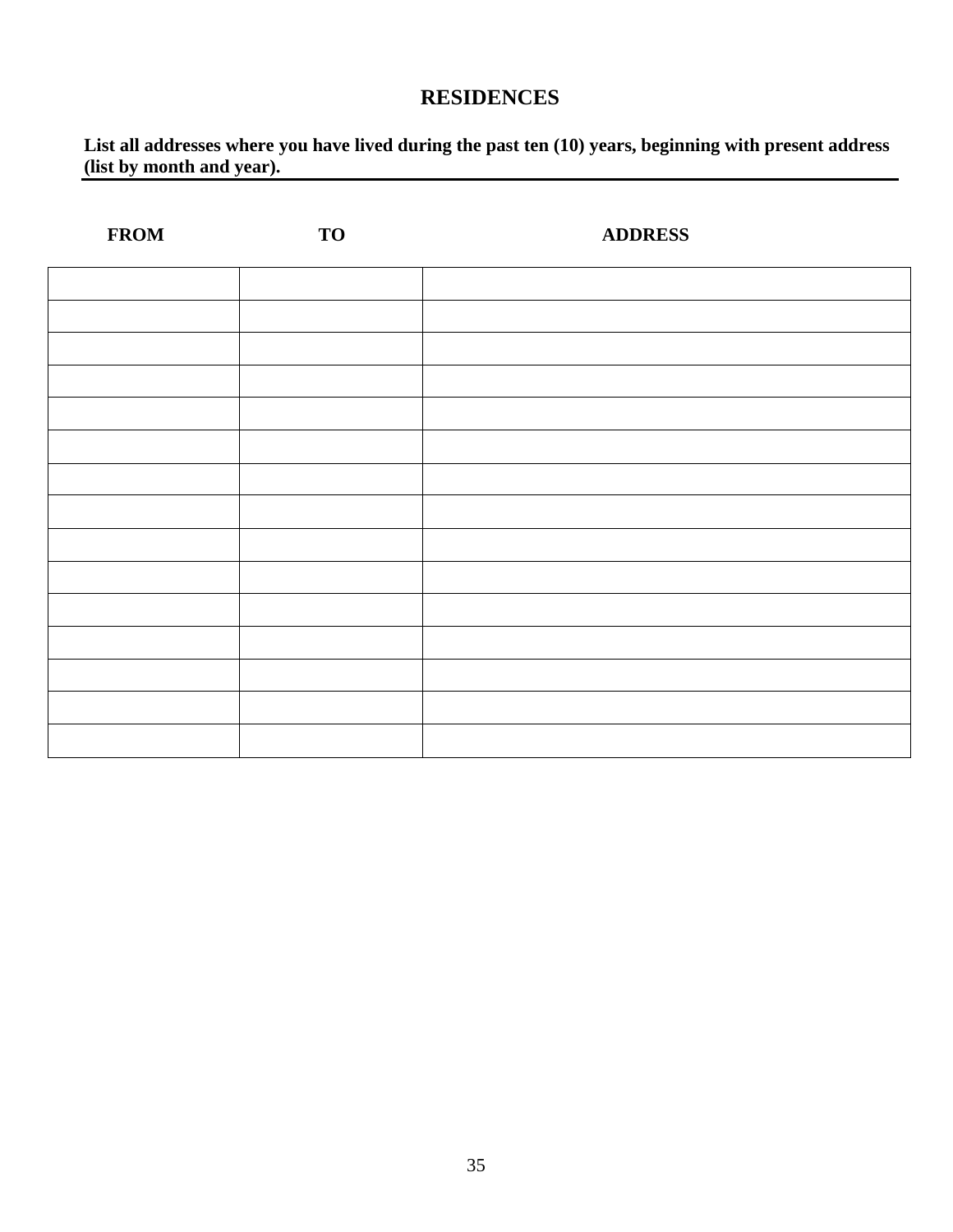### **MEMBERSHIPS IN GROUPS/ASSOCIATIONS/CLUBS**

| <b>OFFICIAL NAME</b><br>OF ORGANIZATION | <b>TYPE: SOCIAL, FRATERNAL</b><br>PROFESSIONAL, ETC. | <b>OFFICE(S) HELD</b> | <b>DATES OF MEMBERSHIP</b> |           |
|-----------------------------------------|------------------------------------------------------|-----------------------|----------------------------|-----------|
|                                         |                                                      |                       | <b>FROM</b>                | <b>TO</b> |
|                                         |                                                      |                       |                            |           |
|                                         |                                                      |                       |                            |           |
|                                         |                                                      |                       |                            |           |
|                                         |                                                      |                       |                            |           |
|                                         |                                                      |                       |                            |           |

#### **HOBBIES AND SPORTS**

| <b>NAME OF SPORT</b> | <b>DURATION</b> | <b>LEVEL OF PROFICIENCY</b> |
|----------------------|-----------------|-----------------------------|
|                      |                 |                             |
|                      |                 |                             |
|                      |                 |                             |
|                      |                 |                             |

Are there any incidents in your life, not mentioned previously herein, which may reflect upon your suitability to perform the duties which you may be called upon to undertake, or which might require additional explanation?

\_\_\_\_\_\_\_\_\_\_\_\_\_\_\_\_\_\_\_\_\_\_\_\_\_\_\_\_\_\_\_\_\_\_\_\_\_\_\_\_\_\_\_\_\_\_\_\_\_\_\_\_\_\_\_\_\_\_\_\_\_\_\_\_\_\_\_\_\_\_\_\_\_\_\_\_\_\_\_\_\_\_\_\_\_\_\_\_\_\_\_\_\_\_

\_\_\_\_\_\_\_\_\_\_\_\_\_\_\_\_\_\_\_\_\_\_\_\_\_\_\_\_\_\_\_\_\_\_\_\_\_\_\_\_\_\_\_\_\_\_\_\_\_\_\_\_\_\_\_\_\_\_\_\_\_\_\_\_\_\_\_\_\_\_\_\_\_\_\_\_\_\_\_\_\_\_\_\_\_\_\_\_\_\_\_\_\_\_

\_\_\_\_\_\_\_\_\_\_\_\_\_\_\_\_\_\_\_\_\_\_\_\_\_\_\_\_\_\_\_\_\_\_\_\_\_\_\_\_\_\_\_\_\_\_\_\_\_\_\_\_\_\_\_\_\_\_\_\_\_\_\_\_\_\_\_\_\_\_\_\_\_\_\_\_\_\_\_\_\_\_\_\_\_\_\_\_\_\_\_\_\_\_

|  | Do you or your spouse have a relative currently employed with the City of McAllen or the McAllen Police |  |
|--|---------------------------------------------------------------------------------------------------------|--|
|  | Department? Yes No If "Yes", provide Name, Relationship, and Position with City:                        |  |

Have you made an application for employment for any position with this, or any other law enforcement agency?

Yes No If "Yes", complete the following section.

| <b>NAME OF AGENCY</b> | <b>DATE</b> | <b>STATUS OF APPLICATION</b> |
|-----------------------|-------------|------------------------------|
|                       |             |                              |
|                       |             |                              |
|                       |             |                              |
|                       |             |                              |
|                       |             |                              |
|                       |             |                              |
|                       |             |                              |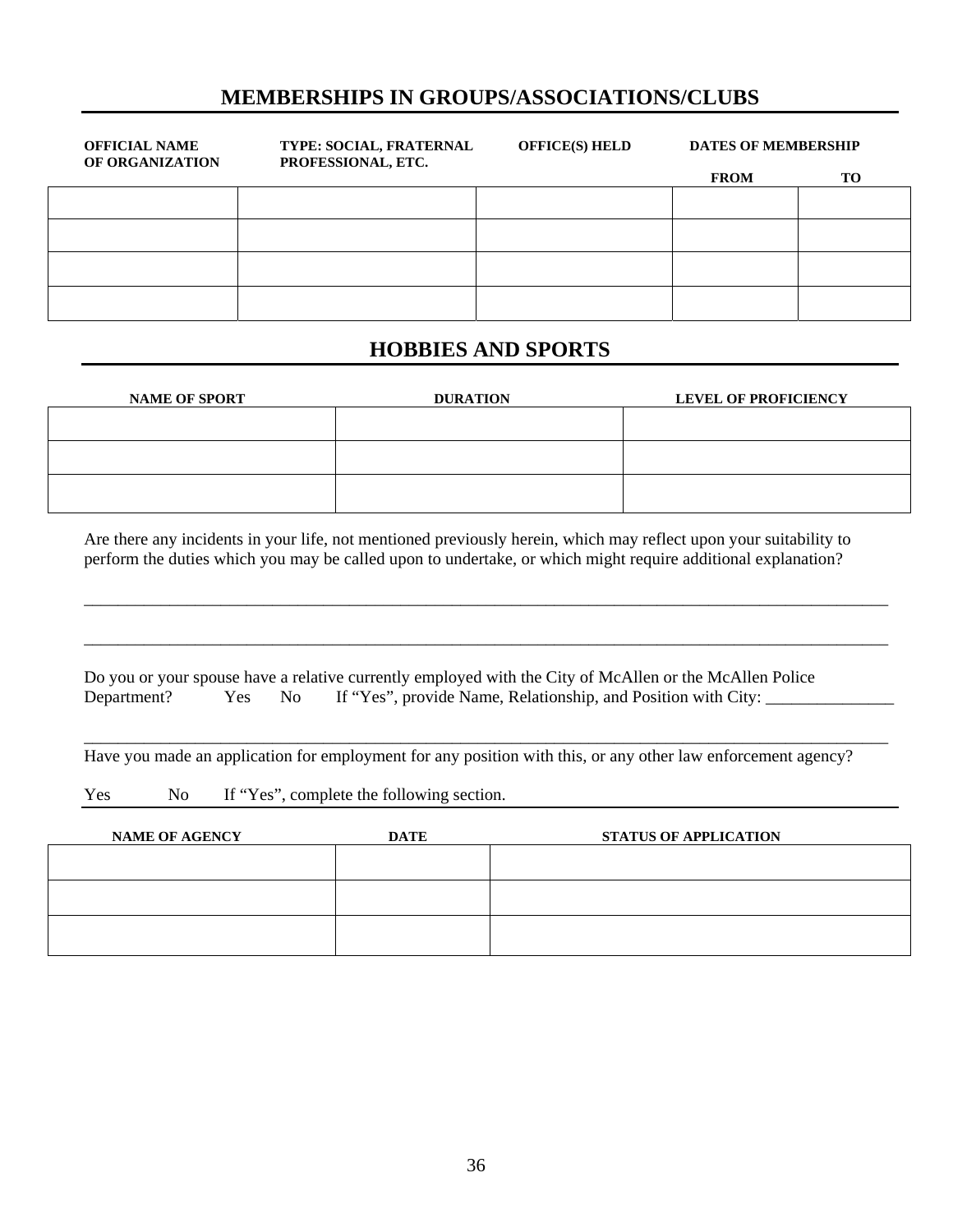## APPLICANT CERTIFICATION

I certify that the foregoing answers are true and correct to the best of my knowledge and belief, and I agree that any misstatement or omission as to a material fact will constitute grounds for disqualification of my candidacy or rejection of my application.

I hereby grant authorization to the City of McAllen Police Department to contact any person or organization for information and/or documents to verify the validity of any previous statement regarding my previous employment, character, physical condition and conduct.

In consideration of processing my application and information furnished by my former employers or other person designated herein, I hereby release and hold harmless from any and all liability of whatsoever nature any and all of such persons or entities so furnishing or processing any information about me.

Sworn to and subscribed before me, a peace officer while engaged in the performance of my duties and under the authority of Chapter 602.002. Texas Government Code, on this the  $day of$   $, 20$ .

> \_\_\_\_\_\_\_\_\_\_\_\_\_\_\_\_\_\_\_\_\_\_\_\_\_\_\_\_\_\_\_\_\_ AFFIANT

\_\_\_\_\_\_\_\_\_\_\_\_\_\_\_\_\_\_\_\_\_\_\_\_\_\_\_\_\_\_\_\_\_\_\_ Name of Peace Officer & I.D. No. (printed)

Peace Officer in and for the City of McAllen, Hidalgo County, Texas

\_\_\_\_\_\_\_\_\_\_\_\_\_\_\_\_\_\_\_\_\_\_\_\_\_\_\_\_\_\_\_\_\_\_\_\_